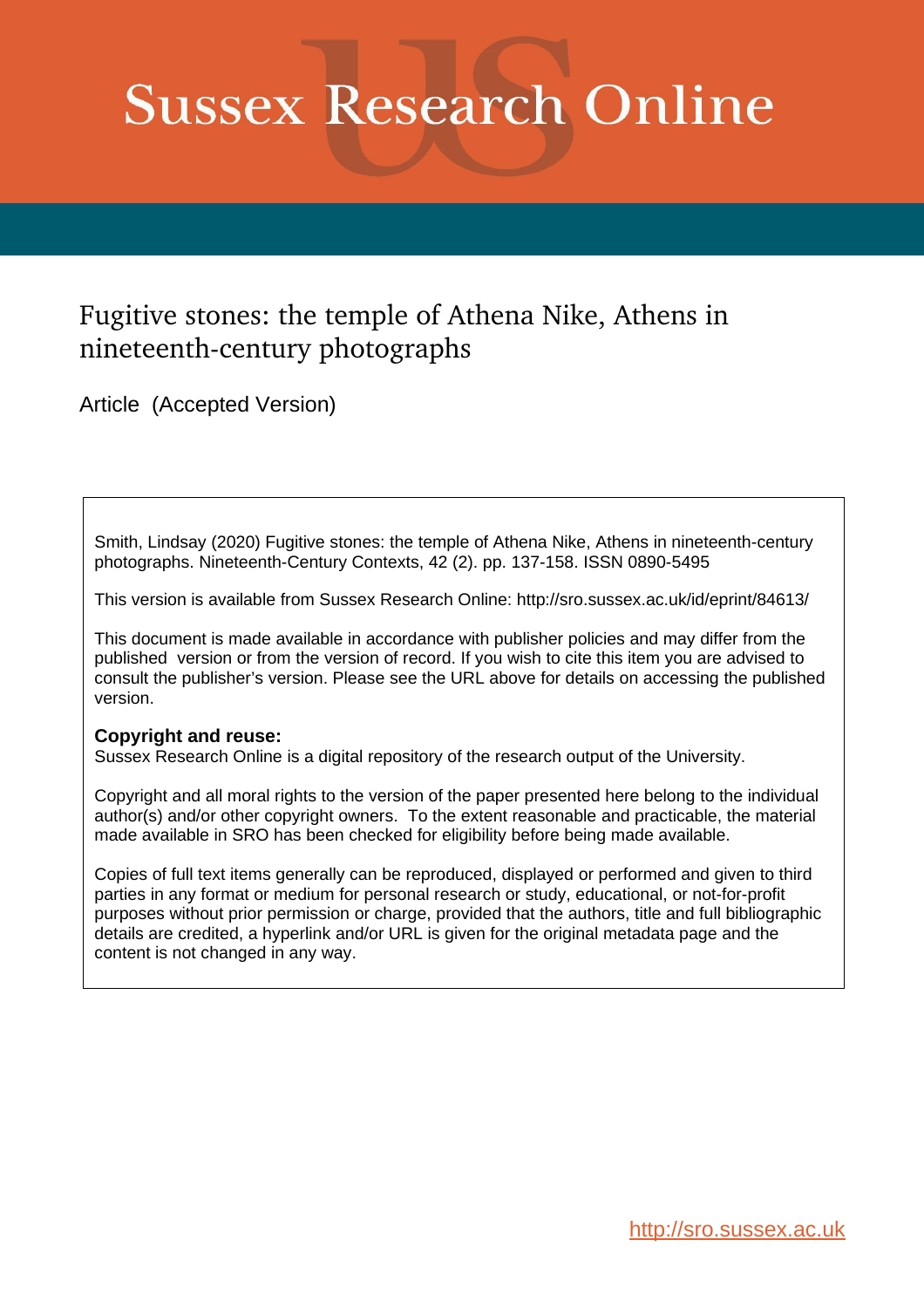Fugitive Stones: The Temple of Athena Nike, Athens in Nineteenth-Century Photographs

Lindsay Smith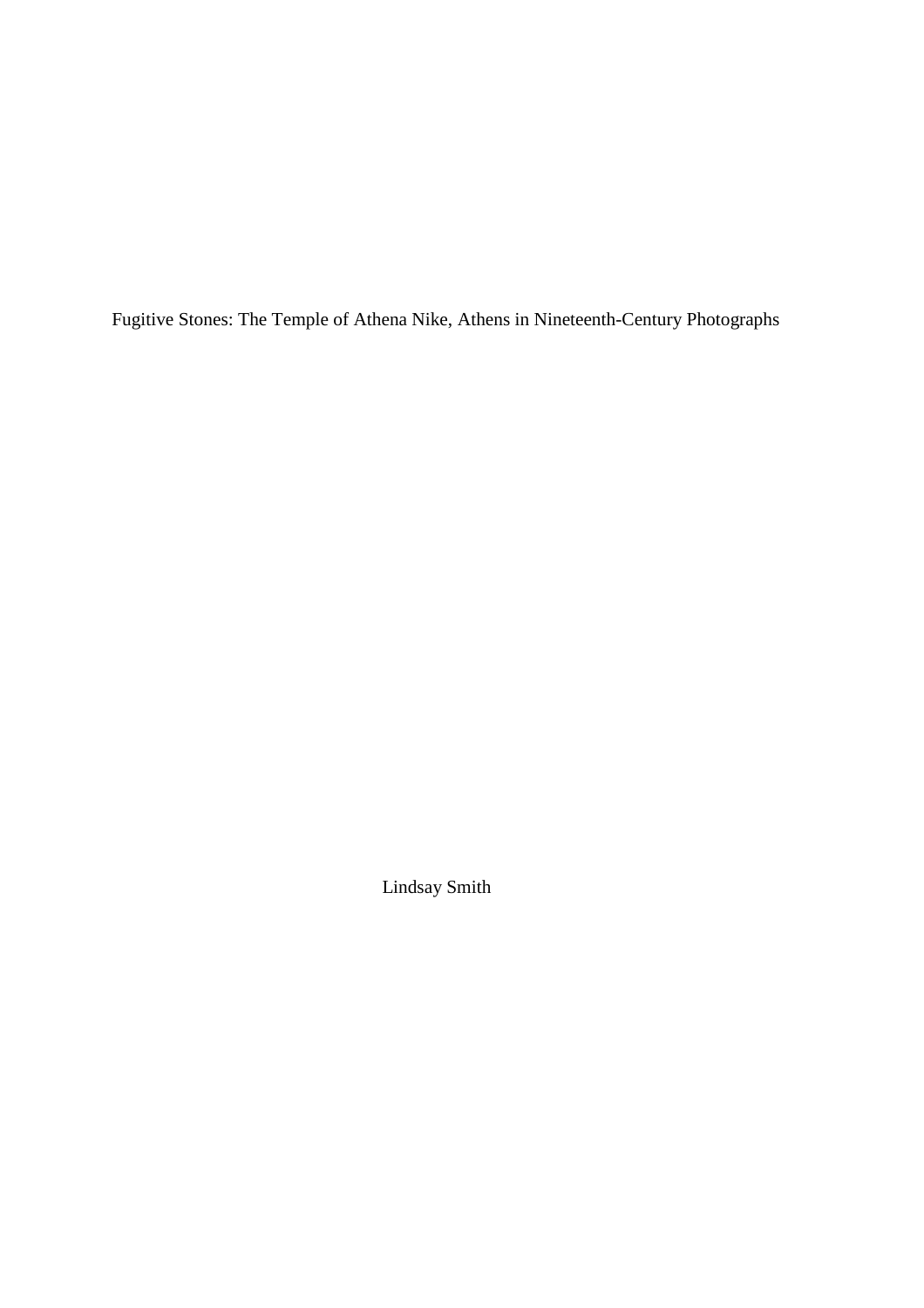#### Abstract

What happens when early cameras are turned to  $5<sup>th</sup>$  century BCE monuments and sculptures on the Acropolis of Athens? In what ways might the fragile surface of a daguerreotype, a salted paper print or an albumen print be said to have 'captured' a pentelic marble fragment? These questions were thrown into bold relief following the public announcement of the daguerreotype in 1839 when travellers to Greece in search of sites of archaeological interest began to take cameras with them. With rapid developments in photographic technology, photographs joined landmark texts and a body of drawings, paintings, engravings, plaster casts to alter established relationships with antiquities. Highly emotive material objects, photographs spoke a new language of loss and fragmentation; through the relative ease of their reproducibility photographs newly facilitated memory and forms of aesthetic resurrection.

My essay charts nineteenth-century photographs of fragments of relief sculptures of Nikai from the exterior face of the parapet of the Ionic Temple of Athena Nike. Excavation and rebuilding of the Temple during 1835 and 1836 drew the eye of many travellers to the Acropolis. Resurrection of the classical temple shortly preceded the new technology of photography and, in representing a monument described by Wheler and Spon among others, photographs rehabilitated 'lost' stones. Exploring, alongside travel narratives, newly fugitive representations of winged and apterous Nikai, I consider what Walter Benjamin termed the collector's relationship to 'the scene, the stage' of the 'fate' of a material object.

#### Key words

Acropolis; antiquities; Athens; fugitive; memory; Nike; nineteenth-century photography; nineteenth-century travellers; photograph albums; "Sandalbinder".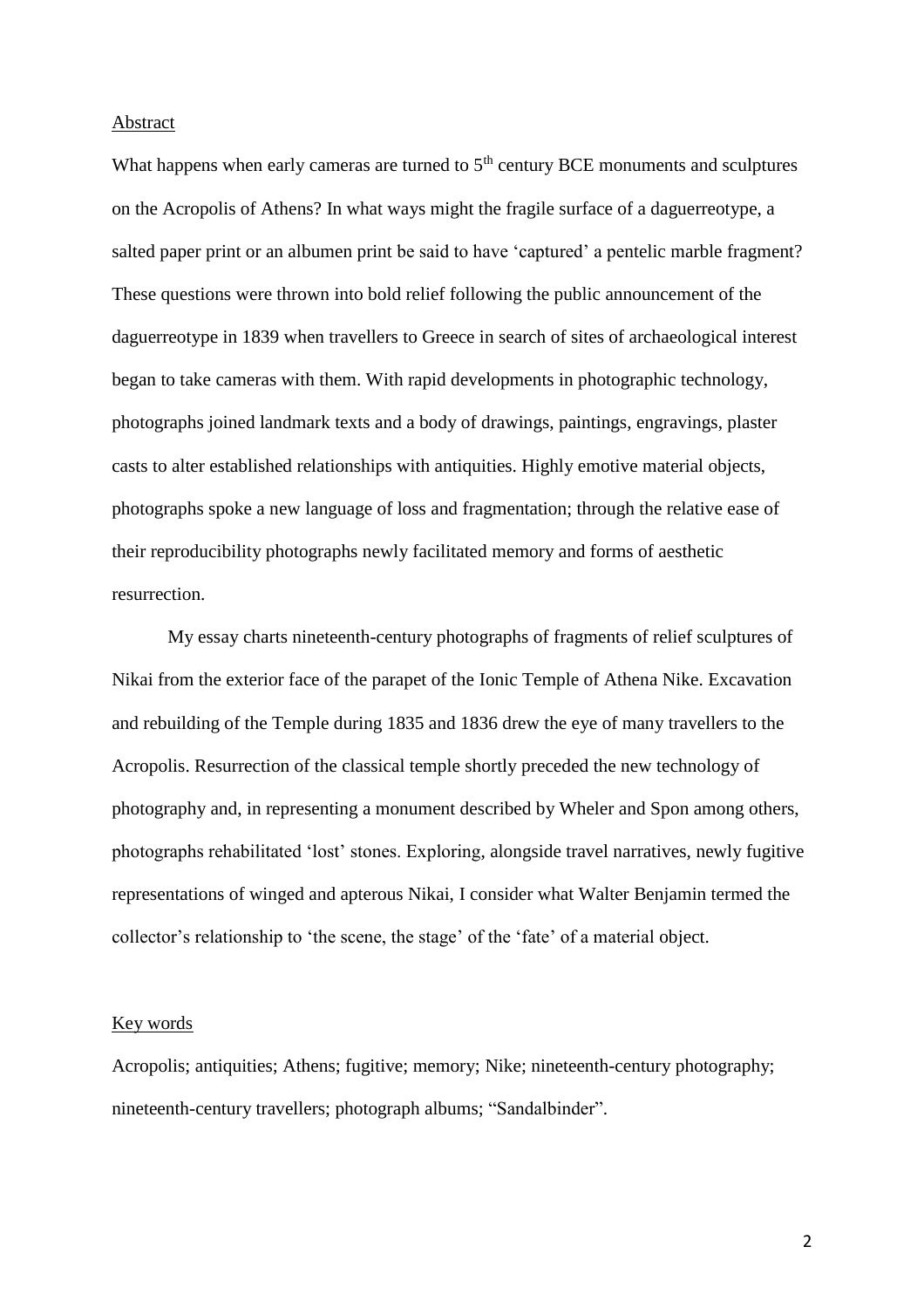I begin with two photographs: the first a high relief sculpture from the Acropolis of Athens, captured in 1842 on the reflective surface of a daguerreotype plate (fig.1). Partially mutilated, a Nike is propped up with fragments, the tip of her wing resting on a pile of booklike stones. Seen through specks of white that conjure starlit depths, the figure appears to push her draped form out of the anonymity of stone. The second, a salted paper print from 1854 shows a large marble slab carved in high relief (fig. 2). Having collected waves of heavy robes over her left arm, a Nike reaches down with her right hand as if to adjust the sandal of her raised foot. The finely modelled form is broken at the neck; the figure's defaced head, appearing as if stretched and flattened, morphs into a damaged arc of what I take to be her retracted wing.

Long lost – then found - these reliefs of winged Nikai, now preserved in the Acropolis Museum, Athens, are parts of two of the few surviving panels from the marble parapet of the fifth century BCE Temple of Athena Nike on the north-west edge of the Acropolis. The daguerreotype is by the French artist and historian of Islamic architecture Joseph-Philibert Girault de Prangey (1804-1892);<sup>1</sup> the salted paper print the work of professional Scottish photographer, James Robertson (1813-1888) who, as chief engraver of coins at the imperial mint in Constantinople, had opened a studio there in 1850.<sup>2</sup> The photographs were taken a little over a decade apart, but their material forms could not be more dissimilar. One is a small copper plate with the haunting image laterally reversed on its silvered surface; the other, a large albumenised salt print from a paper negative, holds, the right way around, as it were, an image of intense clarity. Girault de Prangey's unique positive, annotated in his hand on the reverse, "50 Athènes T. Vict. Aptère", was never exhibited. It was catalogued, and packed away in a trunk along with over eight hundred daguerreotypes that he had taken on a three-year tour of Italy, Greece, Turkey, Syria and Palestine between 1842 and 1845.<sup>3</sup> Robertson's print, by comparison, formed part of *Athens and Grecian Antiquities*, a lavishly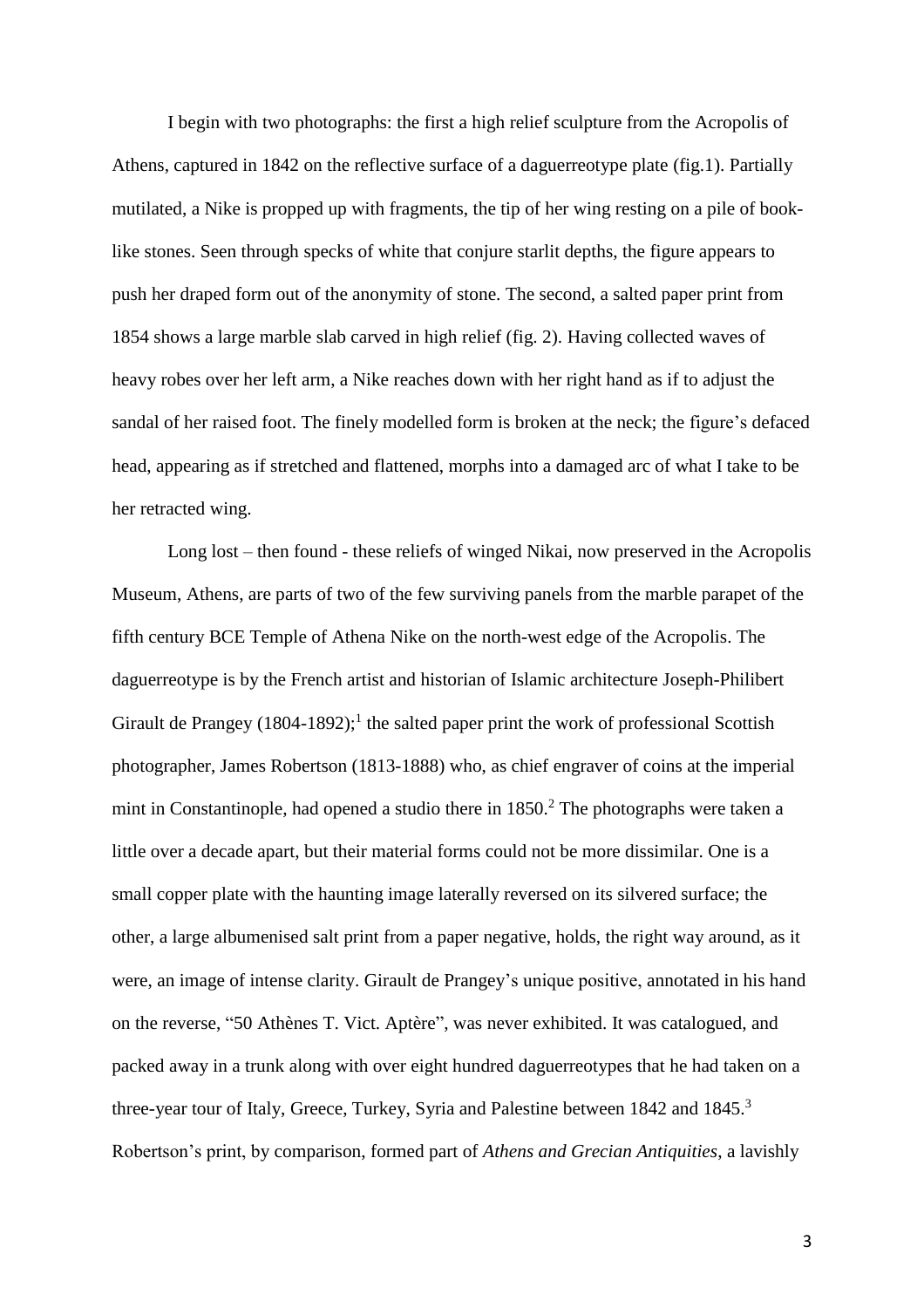produced portfolio of 44 photographs, that he published simultaneously in Britain and Constantinople in 1853-54. (Constantinou and Tsigakou 1998)

Girault de Prangey's and Robertson's images beg the fundamental question of what happens when early cameras are turned to fifth-century BCE monuments and sculptures. How might a daguerreotype, or a salted paper print be said to have "captured" such pentelic marble fragments in ways distinct from earlier representations of Greek antiquities? On their separate visits to the Acropolis, Girault de Prangey and Robertson were drawn to the Temple of Athena Nike, also known as the Temple of Wingless Victory. Athena, the ancient Greek goddess of wisdom and the patron deity of Athens had several epithets; Athena Nike was her well-known incarnation as Victory. The winged goddess Nike, whose image is prominent in Greek art, is understood to have been the daughter of Pallas and Styx. (Hesiod II, 383-404) Honoured by Zeus, having helped him to banish the Titans from Mount Olympus, Nike was associated with victory in various realms including war, athletics, poetry contests.

The sculptural fragments of Nike, photographed by Girault de Prangey and Robertson, caught the eye of other travellers visiting the Acropolis both after, and shortly before, the invention of photography. I say "shortly before" since the small Ionic Temple of Athena Nike, designed by the architect Kallikrates, and thought to have been built between 426 and 421 BCE, was lost from 1686. Built on the site of earlier temples it was demolished by the occupying Turks, its stones combined into a gun emplacement when the Acropolis faced attack by Francesco Morosini's Venetian forces.<sup>4</sup> The Temple was "found" in 1834 following Greek Independence by "the first official to guide Greek archaeological policy" Ludwig Ross (1806-1859) when "he began the process of clearing the Acropolis." (Dyson 2006, 74) Some of the column bases and the foundation were discovered in situ while architectural members were uncovered in earth deposits in front of the Propylaea, or gateway, to the Acropolis when the bastion was dismantled. During 1835 and 1836, the German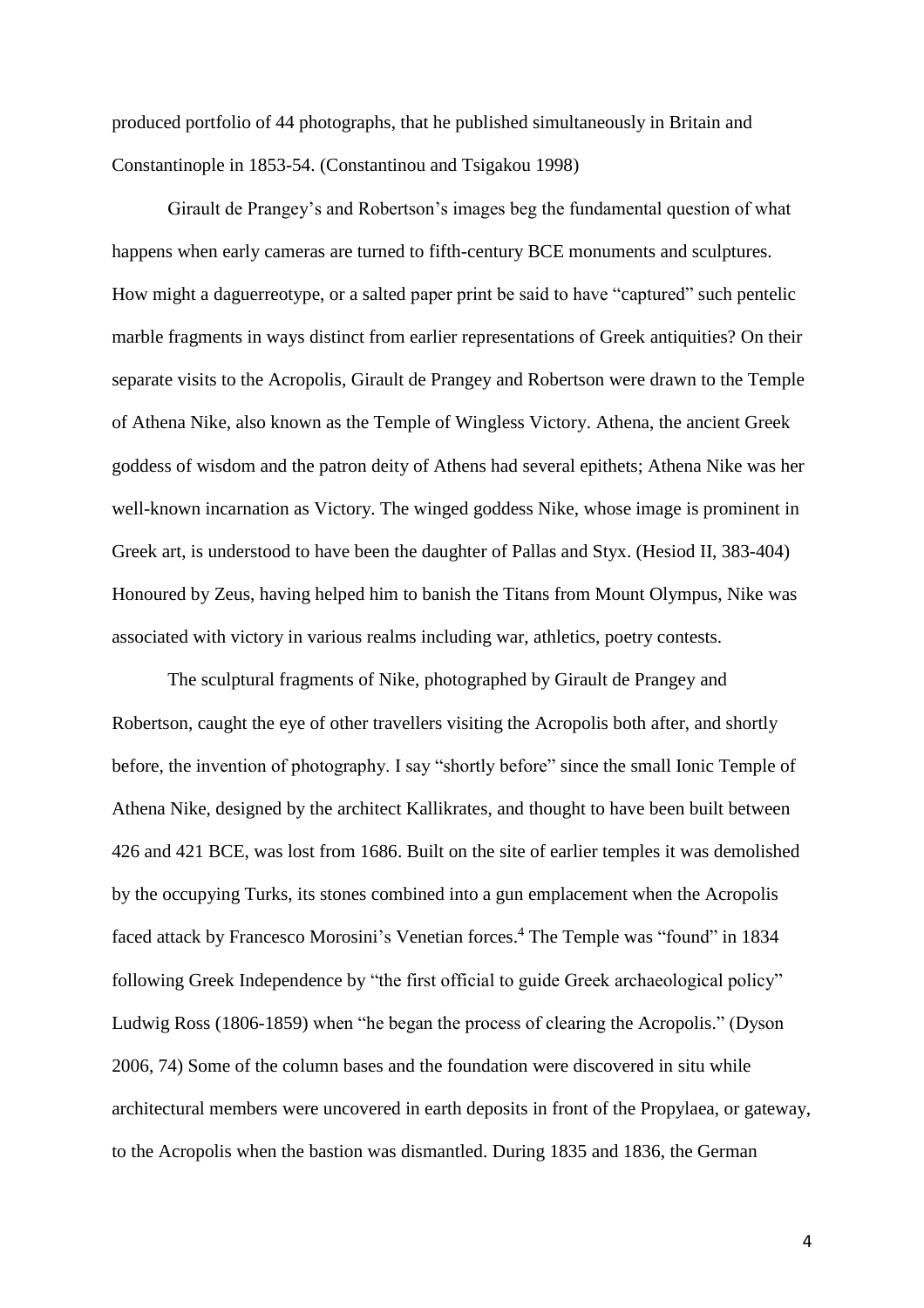archaeologist and Ephor of all antiquities in Greece, partially restored the Temple, advised by the architects Christian Hansen, Eduard Schaubert and Eduard Laurent. The return of the classical Temple to the sacred rock appeared as a fitting emblem of Independence. <sup>5</sup>The reconstruction was rather haphazard, however; gaps were filled with stone blocks found scattered close by. A second reconstruction of the Temple took place in 1940, a third in 2010. The latest restoration work was carried out between 2011- 2013. (fig. 3)

A mood of anticipation inflects the sculptural high reliefs arrested by Girault de Prangey and Robertson, winged forms that represent actions petrified both explicitly, in the figure who touches her sandal and, more implicitly, in the Nike whose gesture – perhaps awarding a trophy? - has been lost with her amputated arm, but whose wings herald still her eternal capacity for flight. The "Sandalizomene" or "Sandalbinder" (fig. 4), as the sculpted figure captured by Robertson became known, is somewhat familiar; the other high relief less so since it was not photographed as often. The "Sandalbinder" crops up in rudimentary internet searches and is cited as evidence of the eroticism of the so called 'rich style' of sculpture at the end of the fifth century BCE. In the process a blind eye is turned to the significance of the goddess's wings. Apterous Nike might call to mind Sigmund Freud's essay on Wilhelm Jensen's Gradiva, the woman splendid in walking, and fascination with the rise and fall of the stepping foot in the context of archaeological excavation at Pompeii.<sup>6</sup> But, in a Greek, rather than a Roman, context, I am drawn to locomotion of a different sort, to wings and flight. The dedication of the temple to Athena Nike enshrines the fugitive, figuratively at least, as "having taken flight". And, I want to explore such Nikai from the Temple of that name precisely for their potential for flight as it intersects with their photographic existence.

Of course, stones had fugitive lives long time the invention of photography. As material objects antiquities were pillaged from their places of origin; they also travelled as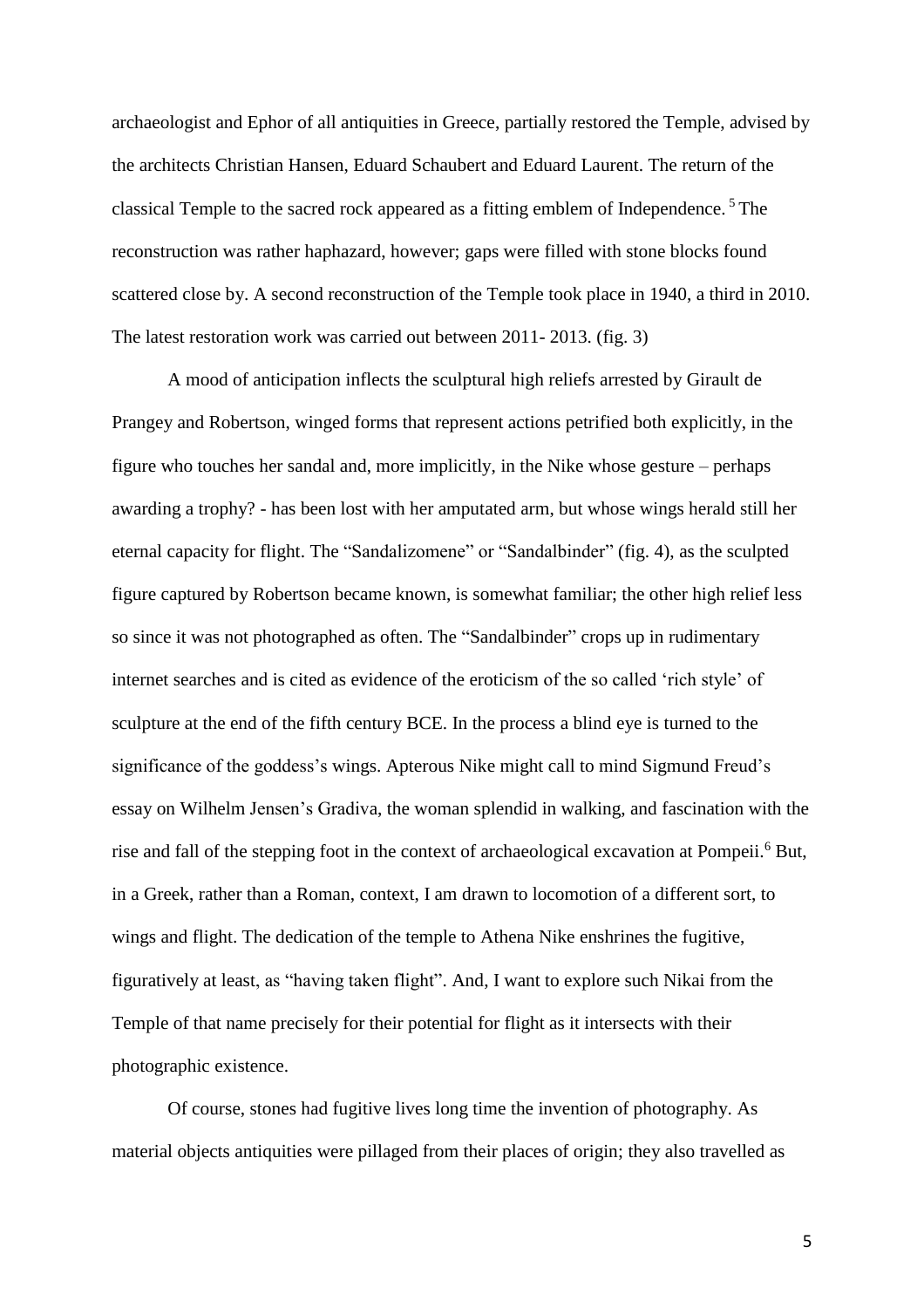representations in the forms of drawings, engravings and casts. But I chart ways in which the capacity for flight of sculptural fragments of winged Nikai from the Temple, and travellers' accounts of restrictions of that capacity, intersects with their archaeological fate as captured by the new material forms of nineteenth-century photographs. Frederick Bohrer has claimed that, since the discipline of archaeology emerged not long before photography, "the two almost seemed made for each other" (2011, 27). And while archaeology took up photography in vital ways, for travellers, photographs also contributed to archaeological layers of visual and verbal representations of monuments on the Acropolis. Photographs of Nikai, (primarily the "Sandalbinder") as they migrate far and wide like their winged subjects, share an affinity with temporal and excavatory dimensions of collecting as articulated by Walter Benjamin.

In his essay "Unpacking my Library", of 1931, Benjamin contemplates what he calls the collector's "mysterious relationship to ownership" (Benjamin 1979, 60). Rather than forming an attachment to the "functional, utilitarian value" of objects, Benjamin's collector "studies and loves them as the scene, the stage of their fate" (60). A collector handling objects, Benjamin claims, "seems to be seeing through them into their distant past" (61) and that "everything remembered and thought, everything conscious, becomes the pedestal, the frame, the base, the lock of his property" (60). For "a true collector", then, the intricate conglomerate form of "the whole background of an item" including "the period, the region, the craftsmanship, the former ownership" constitutes "a magic encyclopaedia whose quintessence is the fate of his object" (Benjamin 1979, 60). While Benjamin's primary focus is books rather than antiquities, and the thrill of opening cases of volumes long packed away to expose them, once more, to the light, $<sup>7</sup>$  he notes that collectors, as "physiognomists of the</sup> world of objects – turn into interpreters of Fate" (60), thereby evoking the classical mythological sense of "Fate" as a sentence from the gods: that which has been spoken. But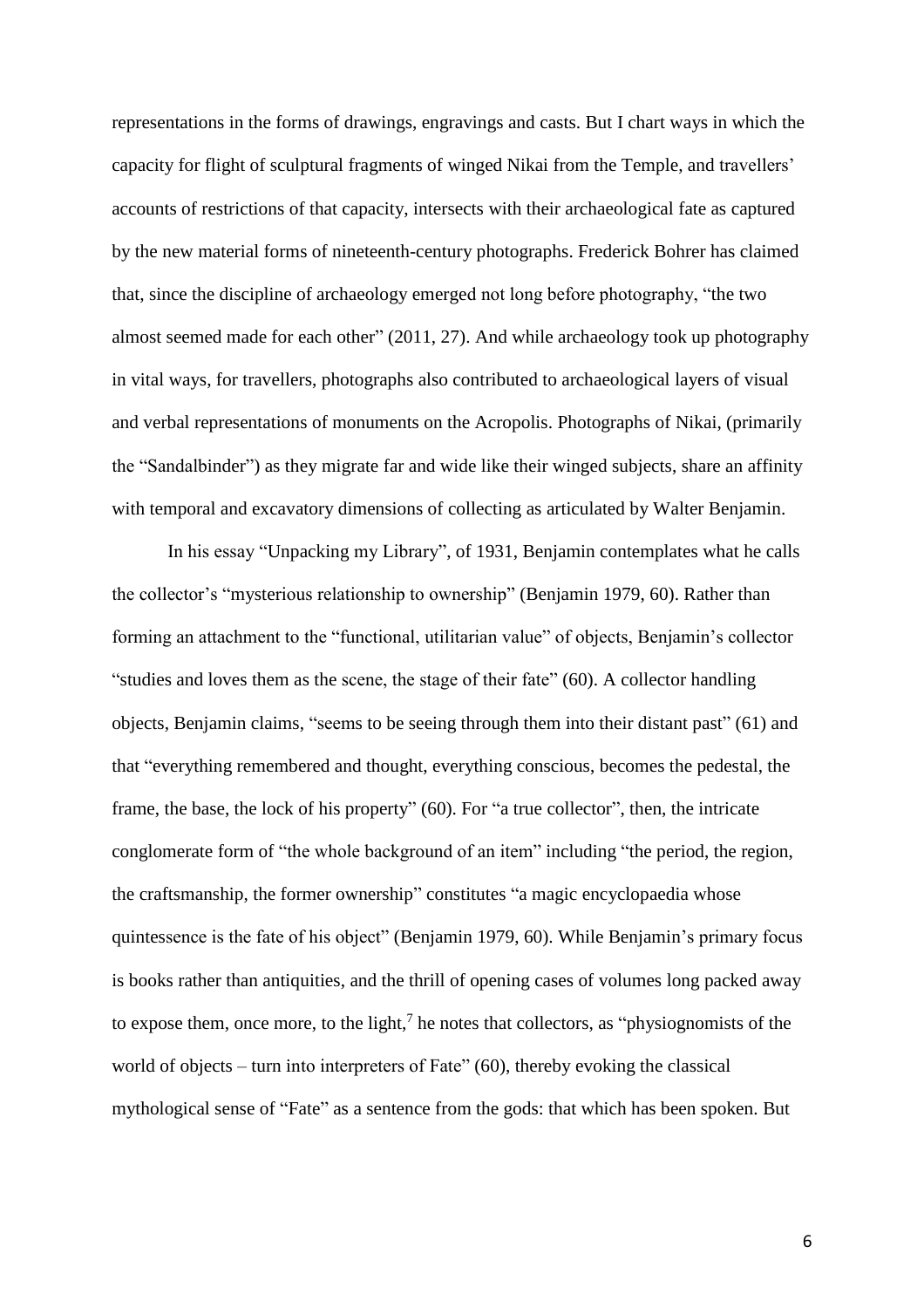fate as ultimate destiny is also the destination of an object; that which *will* have become of a thing.

The temporal trajectory driving Benjamin's discussion of the collector's relationship to ownership recalls the future anterior tense of photography as telling *what will have been*. In his "Small History of Photography", also published in 1931, Benjamin explores the future anterior, the conceptual, which is equally the material, receptiveness of photographs to the staging of fate. The unique temporal capacities of the medium appear heightened when a photograph suggests an action arrested, or, in the case of a winged Nike, when a photograph re-petrifies the sculptor's petrification of the capacity for flight.

From the public announcement of the daguerreotype in 1839, only five years after the excavation of the Temple of Athena Nike, novel material forms of photographs lent an extra fugitive dimension to what had become, in various ways fugitive, stones. Photographs joined landmark texts such as James Stuart and Nicholas Revett's *Antiquities of Athens*, produced by the Society of Dilettanti and published in three volumes between 1762 and 1794. Photographs also joined a body of drawings, paintings, engravings, and plaster casts to alter established relationships with such antiquities of both actual, and armchair, travellers. In 1845, for example, we find the British architect and classical archaeologist, Francis Cranmer Penrose, depicting the partially reconstructed Temple in graphite with brown wash (fig. 5). His inscription in pen and ink at bottom: "Temple of Victory without Wings from Propylaea Moonlight March 1845 F.C.P." fixes the building at a particular time, while shadows thrown by strong moonlight that appear to soak the paper support also evoke the monochromatic tones and matte quality of a contemporaneous photographic salt print. In his caption, Penrose commemorates the dedication of the Temple to a wingless Nike.

Prior to its excavation, the Temple of Athena Nike had long been associated with a Nike without wings. The traveller Pausanias, writing in his *Guide Book to Greece* in the mid-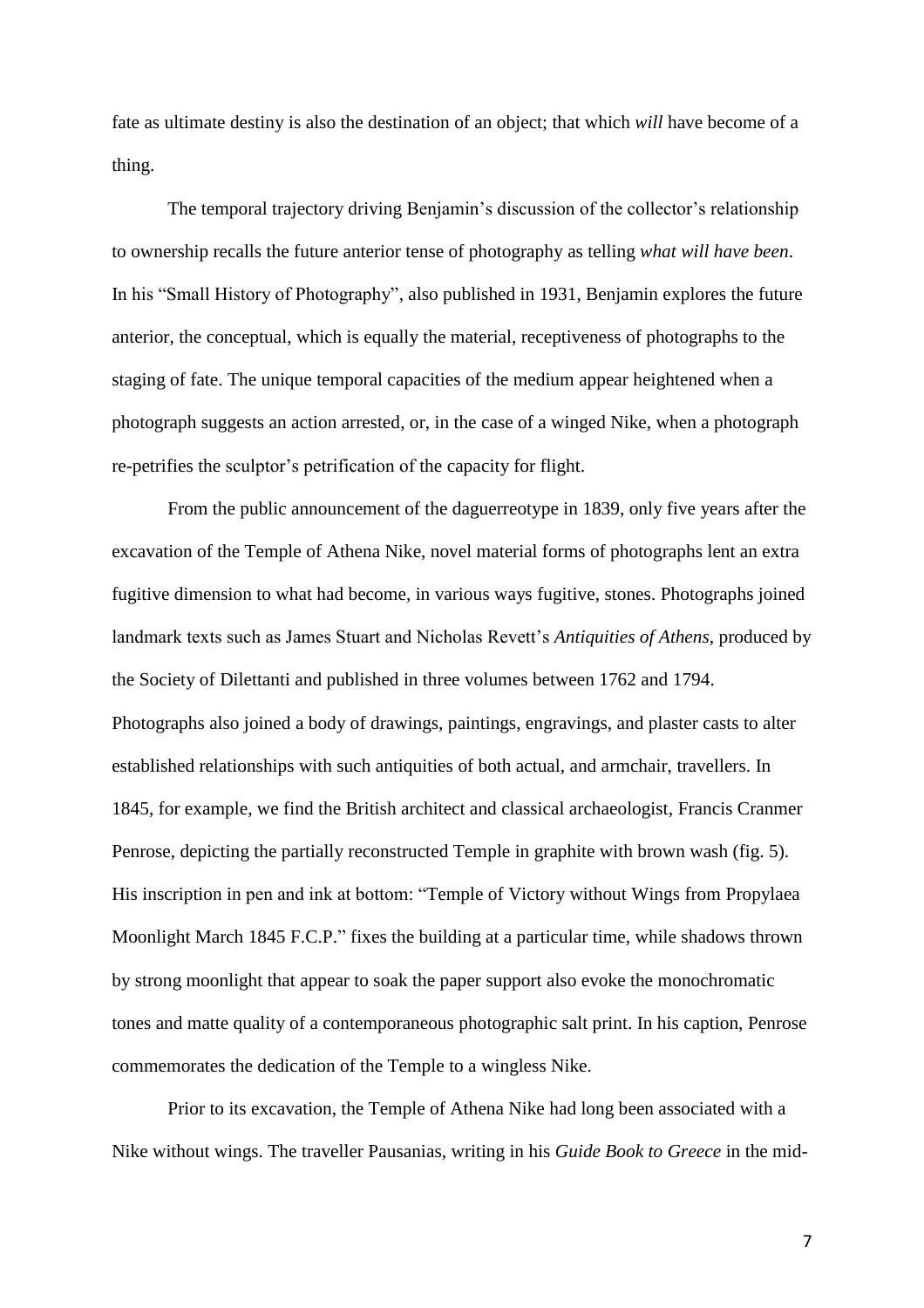second century AD, claimed the Temple was dedicated to "*Apteros Nike"* who "will always stay where she is because she has no wings" (Bk 3. 15/7). Deborah Steiner, in *Images in Mind*, notes that Pausanias was "doubtless incorrect" (2003, 245) in his claim yet, regardless of whether the apterous Nike was Pausanias's invention, the fate of the goddess's wings captured the imaginations of many subsequent travellers. In representing the small Temple and displaced sculptural fragments from the fabric of the building, nineteenth-century travellers with cameras pictured what earlier writers and artists had described. As highly emotive material objects, photographs rehabilitated those salvaged stones. In so doing photographs newly facilitated memory through forms of aesthetic resurrection. But they also spoke a new language of loss and fragmentation.

With the novel medium of photography came the introduction of souvenir photographic albums of "a dilettante's voyage to classical and Biblical sites in the Mediterranean" (Edwards 1990, 165). Noel-Marie-Paymal Lerebours's *Excursions Daguerriennes. Vues et Monuments les Plus Remarquables du Globe*, 1840-1842, is generally considered the first of these. As Gary Edwards writes, the volume "showed images of countries in the Eastern Mediterranean among other highlights of an imaginary world tour", thus "set[ting] the tone for later albums" (165). *Excursions Daguerriennes* included engravings after daguerreotypes by Pierre-Gustave-Gaspard Joly de Lotbinière. The engraving, "Grèce. Le Parthenon à Athènes", from a daguerreotype of 1839, captures a workman's hut in addition to the late seventeenth, early eighteenth-century mosque that had been erected inside the cella of the Parthenon, a structure that would be demolished in 1842. In so doing the engraving documents the systematic clearance in the nineteenth century, following Independence, of non-classical buildings from the Acropolis. But Lerebours's publication is a reminder, too, that daguerreotypes could not be directly reproduced in books. They relied upon the skills of the engraver to harness their elusive photo-chemical images.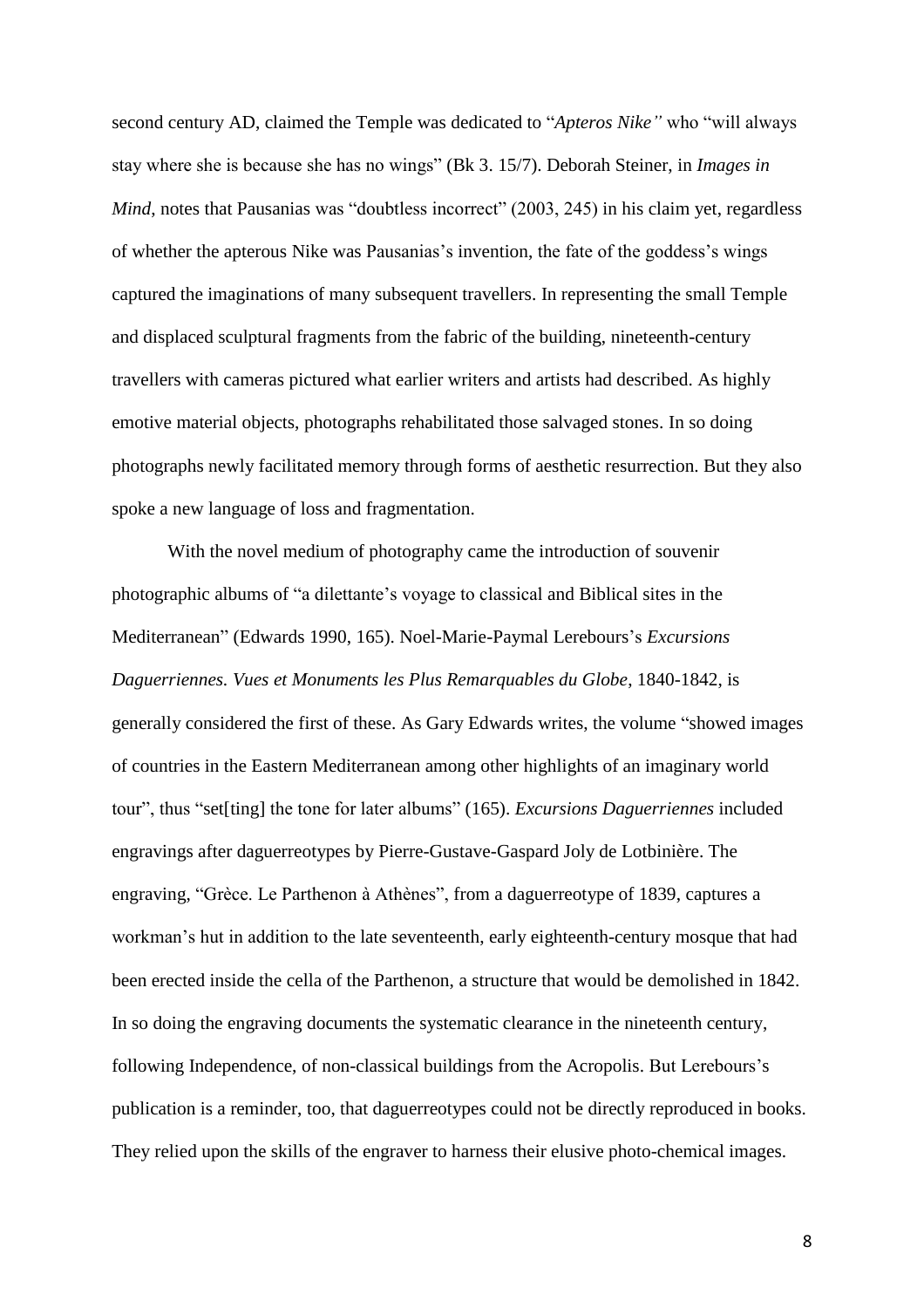Andrew Szegedy-Maszak has demonstrated patterns in the topographical vantage points taken by early photographers on the Acropolis, and the tendency of foreign travellers to seek panoramic views of its remaining classical buildings (2005). Visitors to Athens with cameras synchronised with Greek photographers and, as Aliki Tsirgialou notes, an emergent "pattern" of viewing the city was "duplicated in the structure of [...] photographic albums" (2015). While photographers on the Acropolis prioritised the Parthenon, many also took views of the Temple of Athena Nike, often frontal shots that emphasised its reassembled symmetry and fine ionic columns. But the Temple of Athena Nike was also a distinctive object for photography because, unlike the iconic Parthenon, it had been absent from visual representation since the seventeenth century. From its reconstruction, there existed a small window of time in which to visually record the restored Temple before it was captured by cameras. The medium of photography thus brought the building into visibility. Indeed, the technology of photography attached in vital ways to the resurrection of the temple. In the process, photographs granted presence to fragments of sculpted Nikai and especially to the marble high relief of the so-called "Sandalbinder."

In a salted paper print of 1855 from a wet collodion negative, Philippos Margaritis (1810-1892) - the first Greek photographer of Athens to open a professional studio there depicts the Temple of Athena Nike from the east (fig.  $6$ ).<sup>8</sup> The elevated position of the camera draws out the flutes and the distinctive ionic capitals of the columns. Strong sunlight bleaches their bases while dense shadows accentuate the weathered reliefs of the newly reconstructed east frieze. Inside the temple, between the two central columns, the marble slab of the "Sandalbinder" is easily identifiable, leaning against the wall. An 1860s albumen print by Petros Moraites (1835-1905)<sup>9</sup> "Le Temple de la Victoire Aptère dans L'Acropole", (fig. 7) from the portfolio *Souvenirs d'Athènes* similarly emphasises the symmetry of the building but pictures it from a position to the right of centre. A figure in traditional *fustanella* leans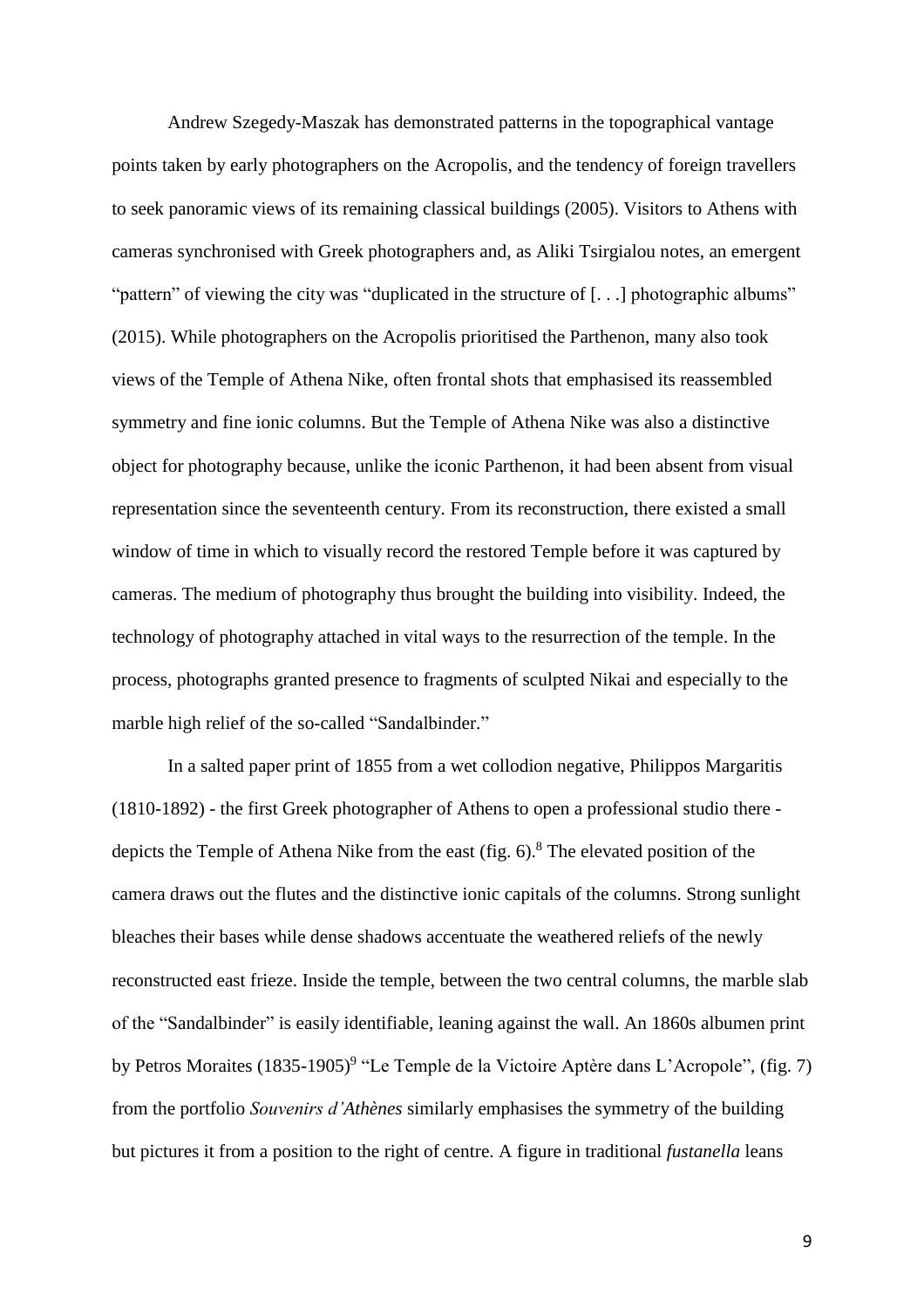against the column furthest to the right. The sun, penetrating the roofless temple, floods its interior to reveal not only the "Sandalbinder" but, to the left of it, the same fragment of a Nike daguerreotyped by Girault de Prangey with which I began. In 1870, this figure would command a carbon print of its own in the lavish portfolio, *Antiquities of Athens* by the American photographer William James Stillman (1828-1901).<sup>10</sup> Like Stillman's autotype, Moraites's negative positive process corrects the lateral reversal of the fragment generated by Girault de Prangey's earlier daguerreotype.

Often sculptural forms are indistinguishable in the backgrounds of early photographs of antiquities, but these Nikai insistently haunt them. Indeed, early cameras appear to espy the fragments from the parapet of the Temple, pulling the high reliefs out of its interior. The sojourn in the Temple of these high reliefs can thus be tracked in photographs that seek to record the whole building. By 1875, Moraites would be one of nine professional photographers working in Athens and, as his and Margaritis's prints reveal, once unearthed, slabs of Nike from the parapet of the Temple were kept inside it just as many statues and fragments were initially stored in buildings on the Acropolis, to guard them from further damage and theft.

There were, however, other more elaborate methods of securing antiquities on the Acropolis. Fragments and architectural members were built into walls as a temporary measure to stop theft. Moreover, as part of the Athenian archeologist Kyriakos Pittakis's systematic project of excavation of the Acropolis, he introduced a process of fixing fragments into wooden frames.<sup>11</sup> From 1837-1840 Pittakis became the first General Keeper of Antiquities in Greece (Dyson 2006, 74-75). A salt print by Margaritis (1855) evocatively captures Pittakis's method of storage. Stones appear locked into frames with plaster to prevent their wandering as the fixing of their bulky forms is additionally fixed by the agency of photography. A later albumen print by Felix Bonfils (1831-1885), *Athènes* (1870) (fig. 8)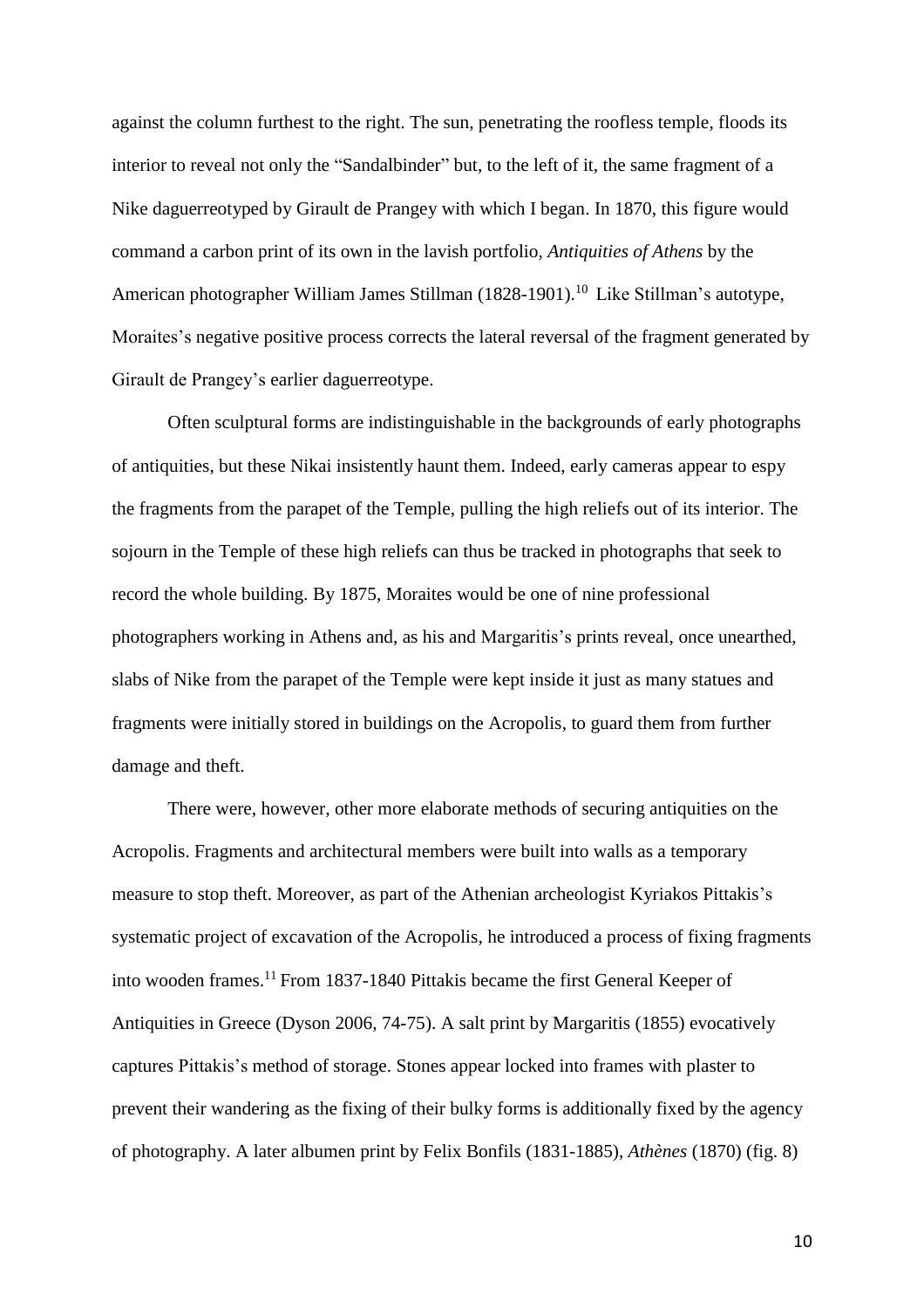also depicts such composites of sculptural fragments stacked in large vertical frames. Thus, represented photographically, these framed collections of disparate forms, three times petrified, resurrect individual pieces of marble by granting them aesthetic significance in new two-dimensional compositions on light sensitised paper. The fate of such captive stones, additionally arrested by the medium of photography, is differently evoked in an albumen print by Dimitrios Constantinou.<sup>12</sup> In what has become a gated structure, the "Sandalbinder" appears no longer simply stored, but imprisoned inside, the Temple dedicated to Wingless Nike.

I want to turn now to the relationship of such photographs, as they capture the sculpted form of the "Sandalbinder", to texts by travellers that dwell upon a fugitive Nike. Many writers focus upon the fate of Nike's wings. In his book *Athens and Attica: Journal of Residence There*, Christopher Wordsworth, nephew of the poet, Fellow of Trinity College, and later correspondent of the archaeological Institute in Rome, remarks upon the absent "Temple of Victory" which, "stood" he tells his reader,

a little to the southern wing of the Propylaea. The statue of Victory in this temple, was sculptured wingless. Such a representation of Victory was conformable to the more ancient, but not to the then received method of exhibiting the Goddess. The difference in the modes by which Sparta and Athens respectively expressed the same feeling with respect to this deity, is characteristic of both. To secure the permanence of her favour the Spartans *chained* their Victory to her shrine: the Athenians relieved their's of her wings. (108)

This alleged distinction between the Greek and Spartan forms of restraining the Goddess – of preventing her from abandoning her favour of "protection"– the removal of wings in the case of the Greek and the shackling in the case of the Spartan - is immediately striking. To make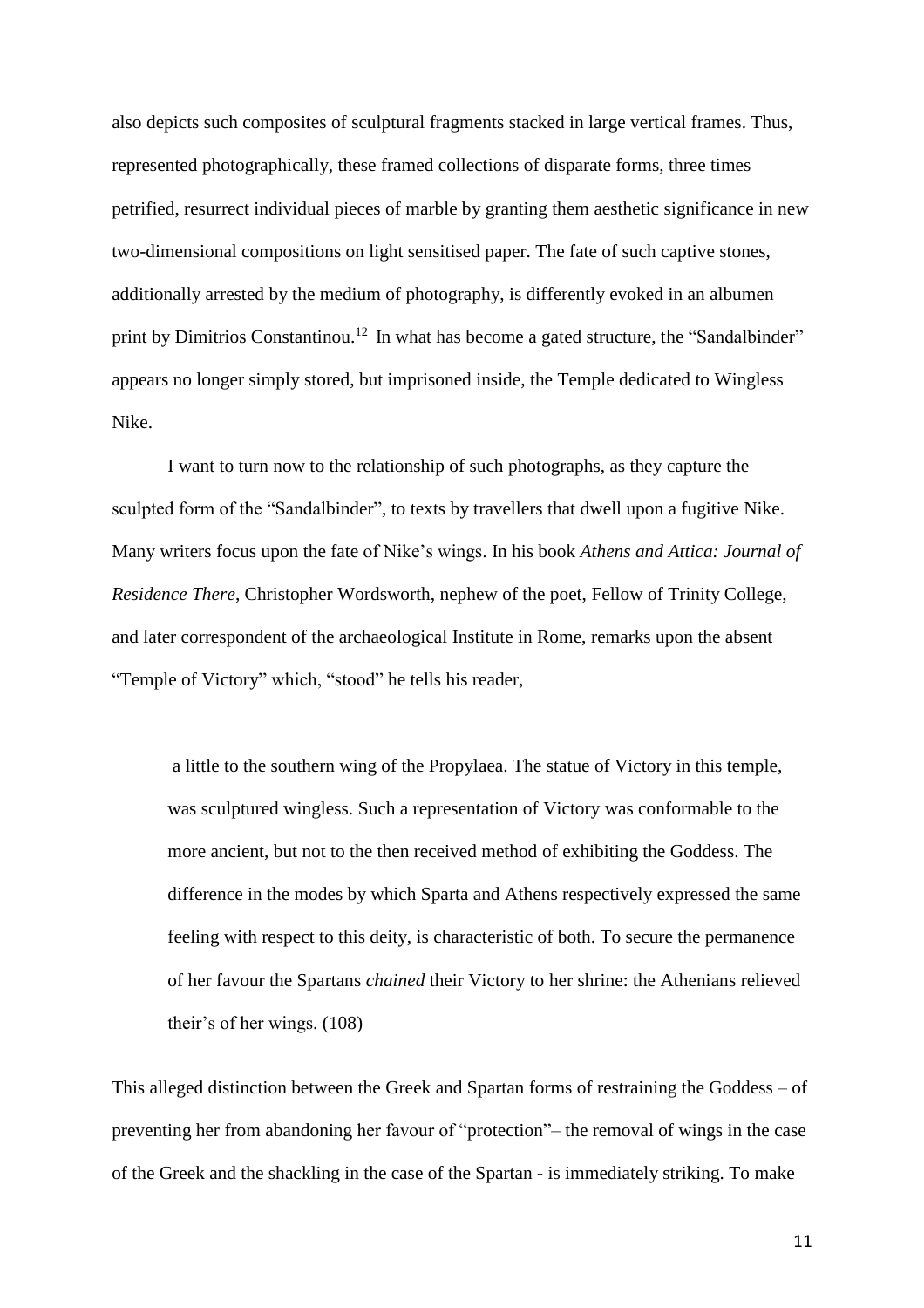Victory wingless is to rob her of her power of flight only; to chain her is to render her immobile. For when, as Wordsworth says, "the Athenians relieved their's of her wings" (108) they did not "relieve" her of all mobility; apterous Nike retained the ability to step out.<sup>13</sup> Wordsworth took his grand tour in 1832 following Greek Independence but, by the time he published the second edition of his book in 1836, the Temple of Athena Nike had been excavated. He therefore includes an appendix by Charles Holte Bracebridge who notes:

The great discovery of the day is the long lost temple of the Wingless Victory, seen by Wheler, and subsequently blown up and enclosed in a Turkish bastion. It is not of the Doric order, as that traveller asserts, but of the beautiful Ionic, the columns about fifteen feet high, and fluted: four columns stand on the front, and four on the back [ . . . . ] The reliefs of the frieze are very bold and spirited, and tolerably preserved: the subjects are supposed to be the Athenian victory over the Amazons, and that over the Persians at Marathon. Nearly the whole frieze has been discovered, except the four pieces in the British Museum. Two very fine pieces of relief, about three feet high, have been found near the Victory Temple: they do not appear to have belonged to it. (Wordsworth 1836, 281-282)

The "pieces of relief" did indeed belong to the Temple. Four blocks of frieze were, and remain, in the British Museum.<sup>14</sup> But those four pieces that depict battles of winged Nikai suffered two-years' watery burial on the seabed when in 1802 Elgin's frigate the *Mentor* carrying them to Malta was wrecked in a storm off the island of Cythera (St. Clair 1998, 115- 16). There is more than a little tragic irony in the sinking of Elgin's *Mentor* with precious cargo from Athena's temples. The long interment of the Temple of Athena Nike, however, meant that much of the decorative frieze escaped such fate at the hands of Lord Elgin's men and survived subsequent ravages of war and pillage occurring up until its excavation.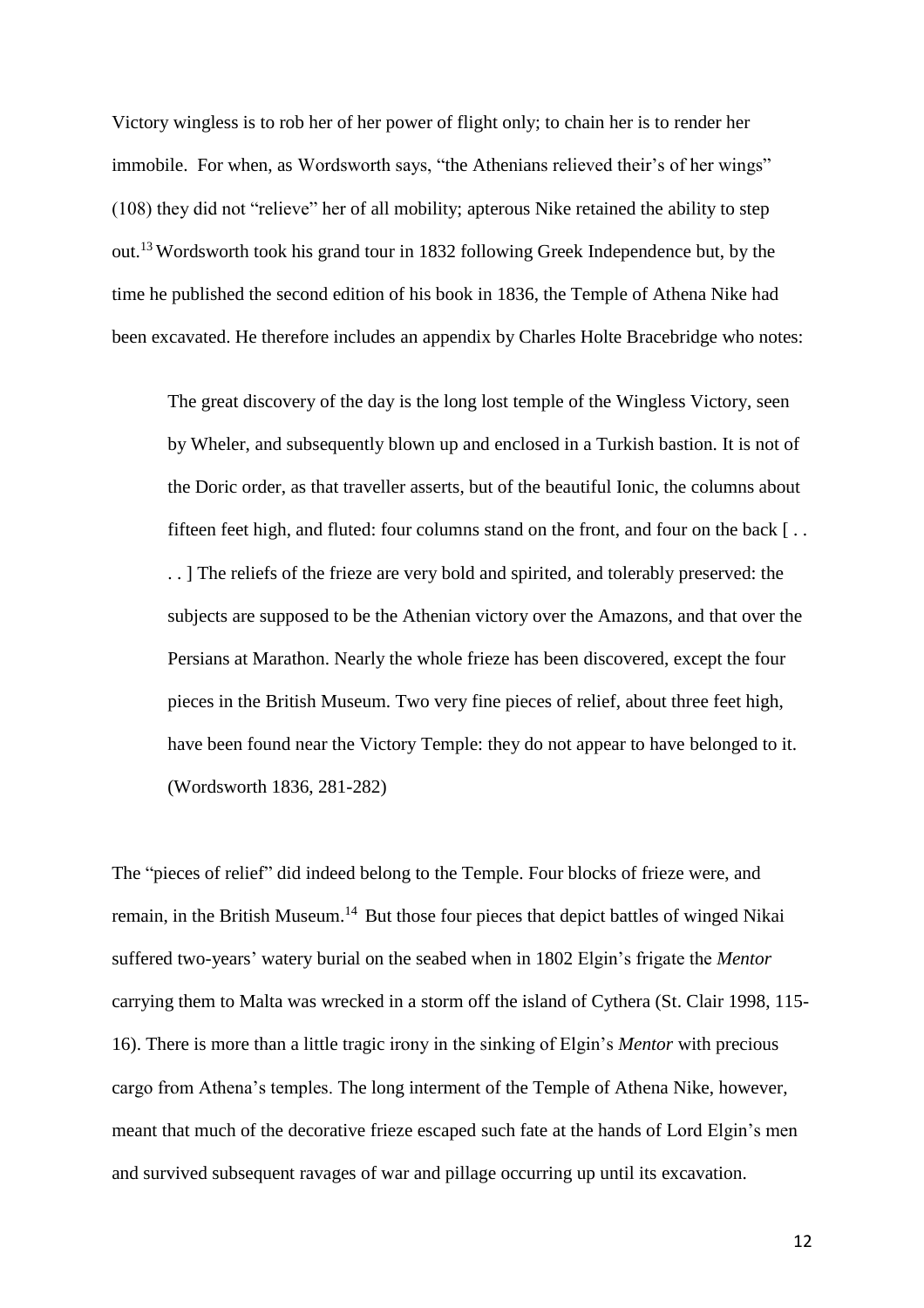While, as Bracebridge claims, George Wheler, may have been muddled about doric and ionic columns, in recounting his visit to the Acropolis in *A Journey into Greece, in company of Dr. Spon of Lyon* (1682), Wheler notes that "the first thing" they "observed"

was a little Temple on our right hand; which we knew to be dedicated to *Victory without Wings*. It is built of white Marble, with one end near the Wall; where 'tis said, that Aegeus cast himself down at the Sight of the Black Sails, his Son Theseus forgot to change, when he returned Victorious from Combate with the Minotaur in *Crete*. It was therefore stiled *Without Wings*; because the fame thereof arrived not at Athens, before Theseus himself, that brought it. For otherwise, Victory used still to be represented *with Wings* (358).

Spon and Wheler were among the last travellers to record having seen the temple before it was destroyed and Wheler provides a fascinating interpretation of the well-known story of Aegeus, King of Athens, and the black sails as the reason for the removal of Nike's wings. For Wheler, Theseus's forgetting to hoist white sails in place of black ones on his return from killing the Minotaur, and his father's suicide resulting from the misleading sign, implies a dereliction of protection on Nike's part; if news of his success had arrived in advance of Theseus's ship, tragedy would have been avoided and, claims Wheler, 'Victory' would still have been *represented with Wings*. For Wheler, then the story is not so much about Theseus's forgetting to change the sails, but rather one of Nike's simply not getting there in time. Thus, Wheeler embellishes Pausanias's account in which the temple is dedicated to a wingless Nike to keep her perpetually present on the Acropolis for protection and victory.

Writers between Wheler and Wordsworth likewise focus on the loss of wings. William Martin-Leake, for example, in *Researches in Greece* (1814), claims that "after the battle of Marathon, when victory so often attended the Athenian arms [. . . .] a new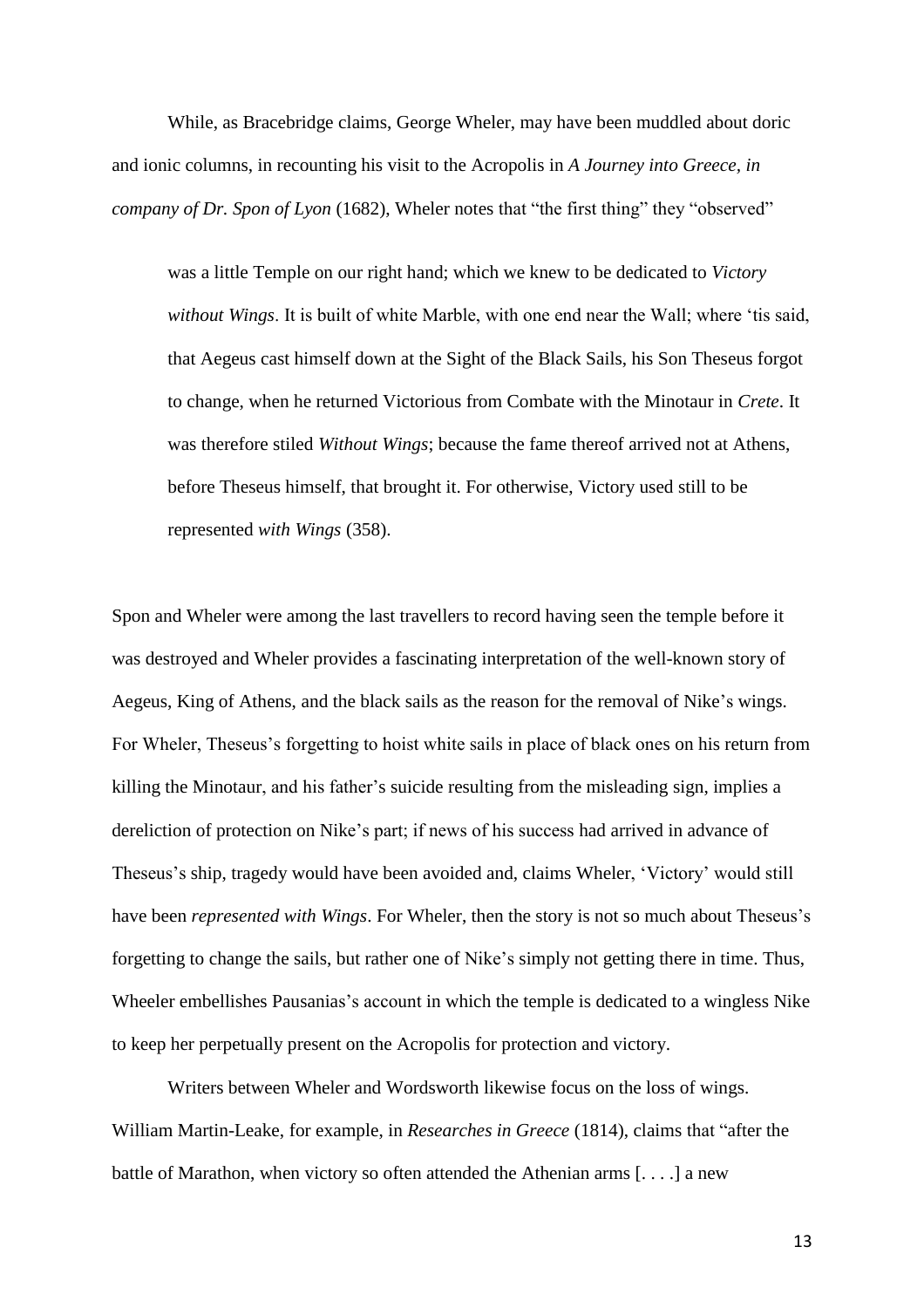mythological meaning should be attached to [the] worship [of Victory]: For, [she] was then fabled to have been fixed by Minerva to her favourite spot, the Acropolis, by being deprived of her wings."(200) Yet, when it comes to mid-nineteenth century travellers writing about the Temple, not only do they revive the focus on Nike's wings but they also frequently identify the sculptural fragment of the "Sandalbinder". Is this, one wonders the result of their having seen photographs of it?

The Irish poet Aubrey Thomas de Vere, in *Picturesque Sketches in Greece and Turkey* (1850), notes that "the small but exquisite structure" of the Temple of Athena Nike was built by Pericles "on the Acropolis, to intimate that the most wandering of divinities had taken her permanent stand on the spot" (75). For De Vere, "the Temple of the 'Wingless Victory'," has been "released from darkness, like a captive set free, since the conclusion of the war" of Independence (75). While De Vere draws upon Wordsworth's earlier text, he offers his own reflection on the fate of the apterous figure:

The wingless Victory enjoyed a prospect which might have atoned for the loss of her plumes. She gazed right over the bay of Salamis, where, some forty years before, she had touched the fleet of Xerxes, in passing with a flying hand, and she beheld the Island of Egina, in the caverns of which the Athenians had hidden their wives and children when they abandoned their capital. Contented she may have been; and yet when a wind much less rough as a wooer than that which carried off Orithyia, blew from the purple mountains of the Morea, and made the "wine-black" sea flash in the sun, the Goddess must sometimes have longed for her wings again, that she might cast herself upon it (76).

This is a wonderful passage in imagining the lure of flight for a captive goddess whose Temple has only recently emerged from the obscurity of burial. De Vere's projection of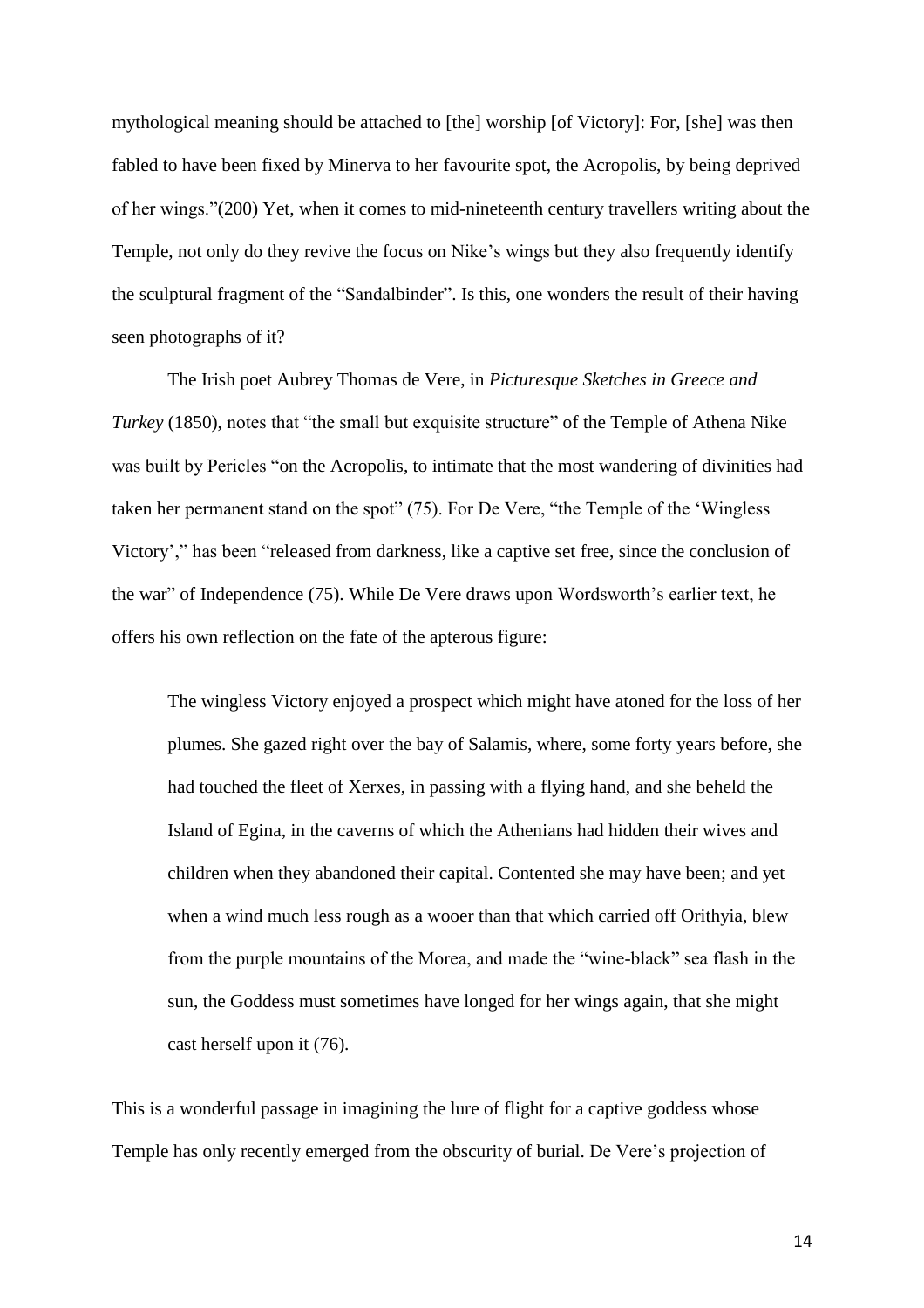longing on to Nike, specifically a longing for her wings, a desire to fly again upon the wind, anticipates in tone John Ruskin's meditation upon the goddess Athena, in *The Queen of the Air* (1869). While, Ruskin's Athena "first and chiefly" represents "the ambient air" - both "air as the spirit of life", and, also, "fresh air"  $(328)$ ,  $^{15}$  - in her incarnation as a bird on the wing, she becomes, like the bird, "little more than a drift of the air brought into form by plumes." (360)

The year before De Vere's account of the Temple of Athena Nike, Claudius Galen Wheelhouse (1826-1909) had photographed the building, and the fragment of the "Sandalbinder" Nike stowed in its interior, collecting the images into a unpublished album entitled *Photographic Sketches from the Shores of the Mediterranean* (1849-1850). The photograph album accompanied his diary, *Narrative of a Yacht Voyage in the Mediterranean 1849-1850*. Wheelhouse is an example of a mid-nineteenth century traveller commissioned – in this case as ship's surgeon by Lord Lincoln - to take photographs on a tour of ancient sites. Lord Lincoln was later the Minister of War who authorized photographic coverage of the Crimean Campaign (1853-56) sending Roger Fenton to document British military units. While Wheelhouse was a member of the Leeds Photographic Society and is known to have participated in a photography exhibition there in 1857, it is not known how he gained his knowledge of photography.<sup>16</sup> He was, however, the first British photographer after the Reverend George Wilson Bridges to have taken calotypes in the Mediterranean. Wheelhouse records meeting Bridges in Malta who, he writes, "showed [him] many beautiful Talbotypes from Naples, Pompeii, Rome, Otua, etc. (49)." A loose piece of paper in Wheelhouse's hand, dated March 26, found inside his photograph album reads:

The photographs were taken by what was then called the Talbot-type process, a process only recently introduced by Mr Fox Talbot, and a first endeavour to obtain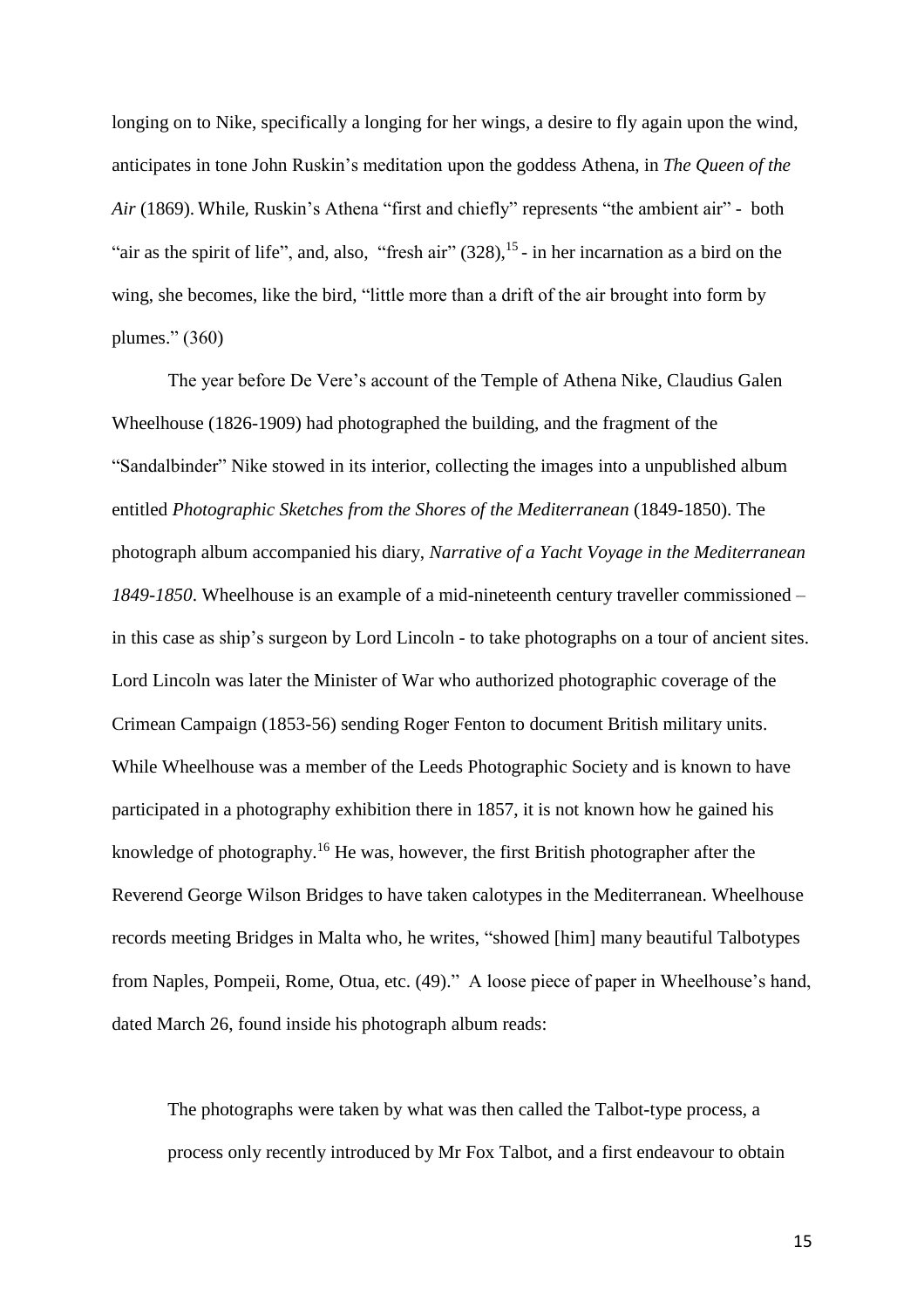"negative" pictures, on paper, from which "positive" ones could be printed at will, and as often as desired.

They were taken on simple paper, no glass plates or films having, at that time, been invented, and, when completed were made as transparent as possible by being saturated with white wax, with the aid of a warm flat iron and blotting paper, by which means they were also made tough and durable. (Wheelhouse)

Written retrospectively, this note reminds us that, during the 1840s and 50s, it was common to apply heated wax to a developed calotype negative, not only to make it 'durable' and to increase printing transparency, but also to make the paper fibres appear less visible in the image. Wheelhouse's private album contained over seventy calotypes and on a single day (22 November 1849) he took at least sixteen photographs on the Acropolis, including two of the Temple of Athena Nike. The first he annotates "The Temple of Victory (isolated)"; the second he takes from below, from steps up to the Propylaea. His title in the left hand corner, "The Temple of Victory in Situ" refers to the reconstruction of the Temple. Wheelhouse then caloypes the "Sandalbinder." As far as I am aware this is the earliest photograph of the fragment. His caption to the calotype reads: "The Statuette of Victory taking off her Sandal After the Battle of Marathon Nov  $22<sup>nd</sup> 1849$  – albumen print" (fig. 9). Wheelhouse thereby imagines, or invents, the Nike's arrival at her destination following her return from the celebrated battle. The goddess, he tells us, is in the process of removing her sandal. In his separate diary entry, having noted that that "the little Temple of Victory" "contains several exquisite pieces of sculpture," Wheelhouse pronounces "the 'wingless Victory' taking off her sandals after the Battle of Marathon, finer certainly than anything of the kind I ever saw" (63). He thereby turns Nike's single sandal into a pair. Wheelhouse's photograph arrests the panel, propped-up in the temple, in such a way that the hand, foot, shoulder and neck glow,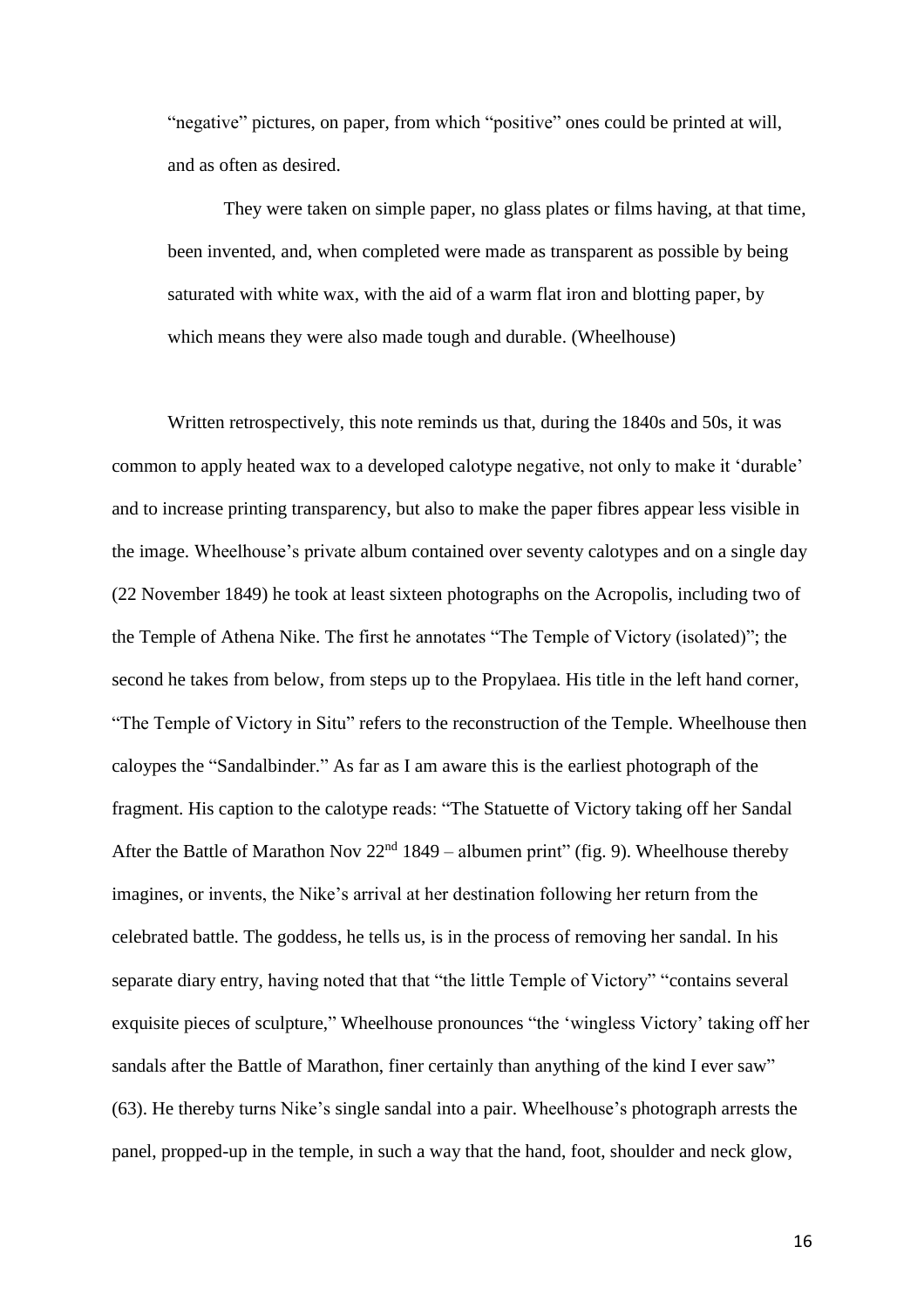almost seeming to emit light as emphasis falls on the left-hand side of the high relief. The vertical oval format, with the words "Goddess Victory" inscribed around its curve, sets off the jagged edges of stone, evoking a portrait.

While Wheelhouse's Nike has flown back to the Acropolis after the battle of Marathon, the American traveller Henry Martin Baird's Nike has lost her wings. In *Modern Greece: a Narrative of a residence and Travels in that Country* (1856), Baird muses upon an apterous goddess. He notes that

Cimon dedicated this exquisite little temple to Victory; but fearing lest the fickle goddess should some day take it into her head to desert his native city, he robbed her of her wings. Perhaps he hoped this way to fix her irrevocably to her present seat; but succeeding generations discovered to their cost, that if Victory had lost the power of soaring away on her airy pinions, she could, in a more prosaic manner, abandon her beautiful niche, and give them leg-bail. (37)

For Baird, in the absence of her "pinions," or flight feathers, the goddess remained at liberty to escape, to take flight, so to speak, on foot. And it is perhaps not surprising that following his comment on leg-bail, as Baird "admire<sup>[s]</sup> the few sculptured slabs" "collected" in the temple, he especially remarks upon the ankle of the "Sandalbinder":

One [slab]was so exquisite that I could have stopped an hour before it without weariness. It represents the goddess just alighting on her favourite hill. She stoops to unbuckle her sandal, indicating the determination here to cease her wanderings and take up a perpetual abode. Nothing can be more elegant than the posture and finish of the well-turned ankle. (Baird 1856, 38)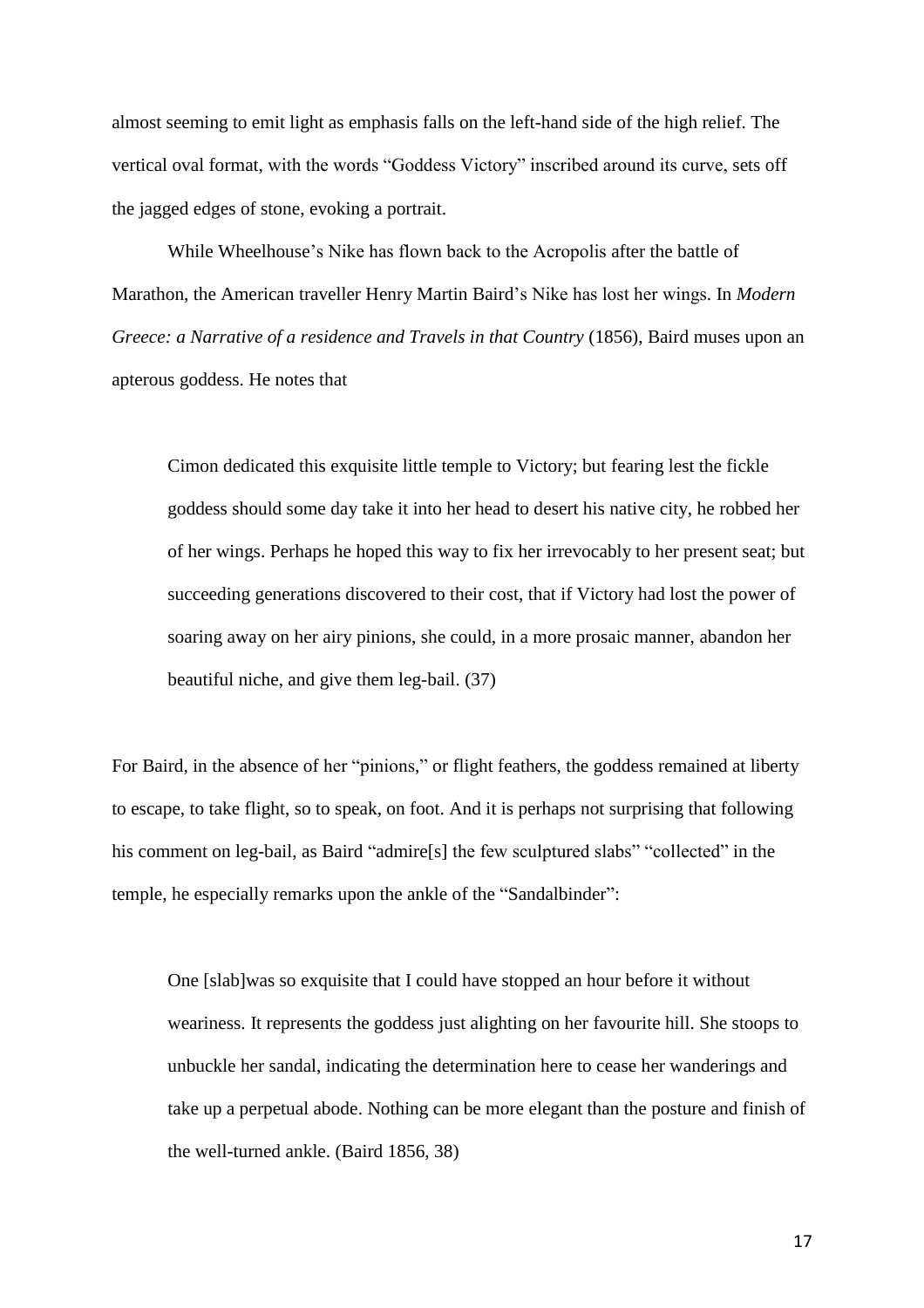Baird eroticizes the foot and ankle – predictable nineteenth-century fetishes - but ones present in ancient Greek epithets that sanction focus on Nike's ankle. Hesiod, for example, in the *Theogony* from 700 BCE refers to "trim-ankled Nike (Victory)" (II, 383), and versions of the epithet, such as "three thousand neat-ankled daughters of Ocean" are familiar from his text (II, 346). In Baird's passage, however, I find myself drawn to Nike's sandal by the anachronistic presence of a buckle fastening. The buckled sandal appears to be solely his invention as Baird modernizes the goddess's footwear.

In June 2018, I discovered the "Sandalbinder" unexpectedly in a personal album in the Photographic Archives of the National Historical Museum in Athens. A photographic print of the sculptural fragment is included in one of two photographic albums entitled *Athens Ancient Monuments 1884,* taken by the amateur photographer Nikolaos Kontogiannakis. 17 The albumen print is the eighth of nine prints in *Album B* (fig. 10). Attached by its four corners with mounting slits to the page, the photograph of the fragment commands the frame as it appears among largely topographical views of Athens. Another personal album in the same archive holds largely professional photographs of the antiquities of Athens, many containing numbers in the negatives indicating purchase from commercial catalogues.<sup>18</sup> This unattributed album includes nineteenth-century photographs of the Temple of Athena Nike and, having become so used to encountering photographs of the "Sandalbinder", I expected to find it pictured there. Instead of occupying a discrete print, however, the fragment appeared in a long-range photograph clearly discernible, as I had frequently identified it, in the interior of the Temple. The winged figure was again shut into the building by gates erected in the late 1860s.

There turned out to be no discrete image of the "Sandalbinder" in this anonymous Greek photograph album. Instead of an image of the Nike, however, on the final page that held a photograph I came across one of two women (fig. 11). It was a peculiar experience to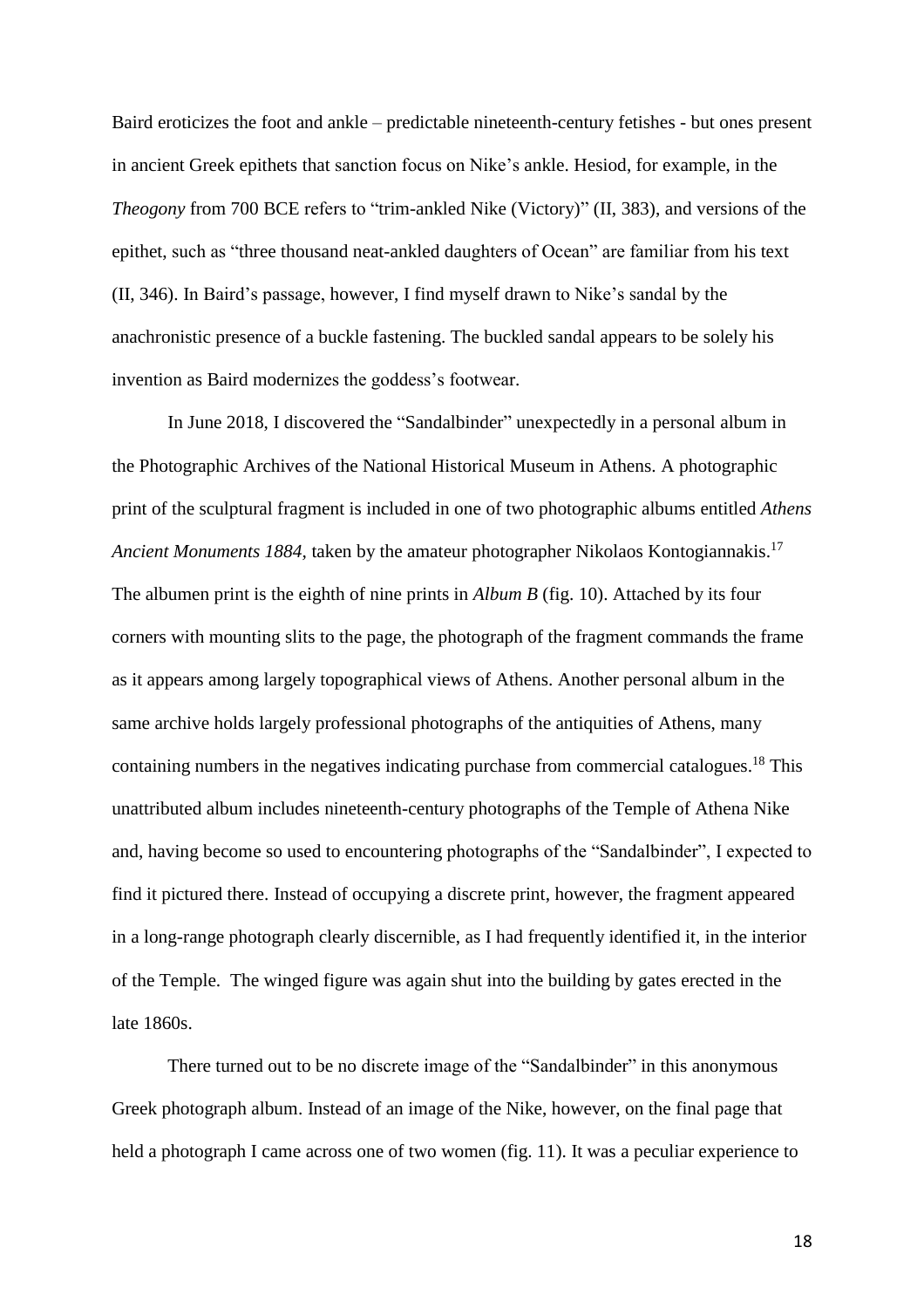encounter an informal double portrait in an album of this type - a gentle shock in the process of viewing formal albums of antiquities that countered my assumptions that this type of amateur souvenir album would have been collected and assembled during a fairly contained space of time.

I remain intrigued by the small photograph. The women pose as if dancing in a large garden or a park. The one nearest us, with her hair in a plait, appears to be laughing. The slight bend of her left knee under her dress indicates she is about to step forward, take off, as she holds a parasol over her dance partner; is this a parasol or some sort of aberrant mark in the image? The darkened patch falling upon the pale gown of the second woman, who looks older and turns her eyes to the camera, resembles the shadow of a parasol. Might this be a portrait of the compiler of the album or of her or his loved ones? Are the women mother and daughter? Coming upon this photograph as the final enclosure I wondered whether the album had begun to be re-purposed for family photographs. Had the impulse to fix in portraits either not got going fully, or abruptly stopped? Had spare pages in a large book of photographs of ancient monuments from Athens provided a convenient place in which to collect a different kind of photograph? Or was the double portrait significant in terms of the owner's encounter with the familiar monuments depicted?

The archivist could not tell me who the album had belonged to, nor did she know who had given it to the museum. The positioning of the image, off centre, in the top left hand corner, implies an intention to add more photographs to the page (fig. 12). Adhesive escaping from the top edge of the print also anchors the volume in specific ways. The photograph appears a hasty addition, an informal signature; there are two pin holes in the top corners of the print indicating that before being glued down it had at some point been displayed elsewhere. The print is numbered "25" in pencil, sequenced in a later hand along with the twenty-four topographical photographs comprising the album.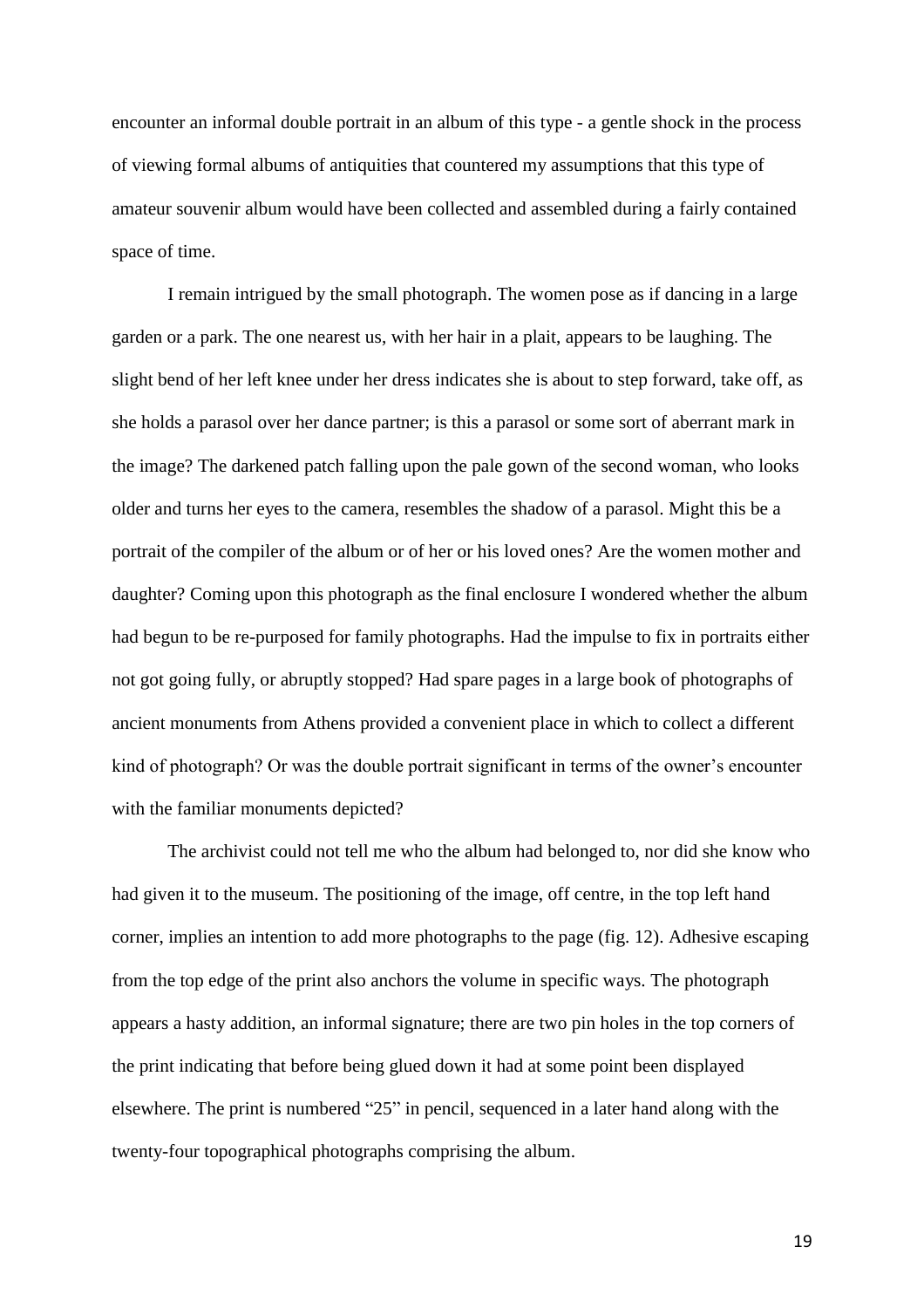The experience of finding this photograph checked assumptions I had been making about destinations. The image embodied the insistently fugitive nature of the material objects I was working with, the capacity of photographs to end up in unpredictable places. Moreover, on finding the informal double portrait, I was back with Benjamin the collector who, in "unpacking" the last cases of his "library" unexpectedly unearths "two volumes bound in faded boards which", he writes, "strictly, speaking, do not belong in a book case at all: two albums with stick-in pictures which", he explains, "my mother pasted in as a child and which I inherited" (1979, 66). For Benjamin the unexpected albums confirm that: "there is no living library that does not harbour a number of book like creations from fringe areas" (66). So too, for me, this photograph assigned this particular album to the "prismatic fringes" of those more regularly configured albums I had been researching. To recognise this anonymous photograph album as a type of Benjamin's "booklike creations", that is, "not strictly [a] book" or an object making up a collection, was thus also to remember the extra material, or photographic, life of an object. It was to remember the unique ability of a photograph to take flight, to have been bound for a destination.

With Benjamin's mention of his mother's albums, I also recognised a power in the incongruous portrait of the two women. A commonplace image in another context, the double portrait found unexpectedly among photographs of antiquities, spoke to memory and to that which I had been unable to speak. My mother had died just prior to the period of my archival research in Athens. And, after my days spent surveying photographs of mutilated stones, the surprise produced by the candid snapshot of two women had also been one of comfort. The camera had captured its human subjects about to take flight; the women's hands were locked together, their pose fleeting. And, as I conjured destinations for the women beyond the frame of the image, those imagined destinations combined with the fates of fugitive Nikai from the Temple dedicated to the goddess on the Acropolis.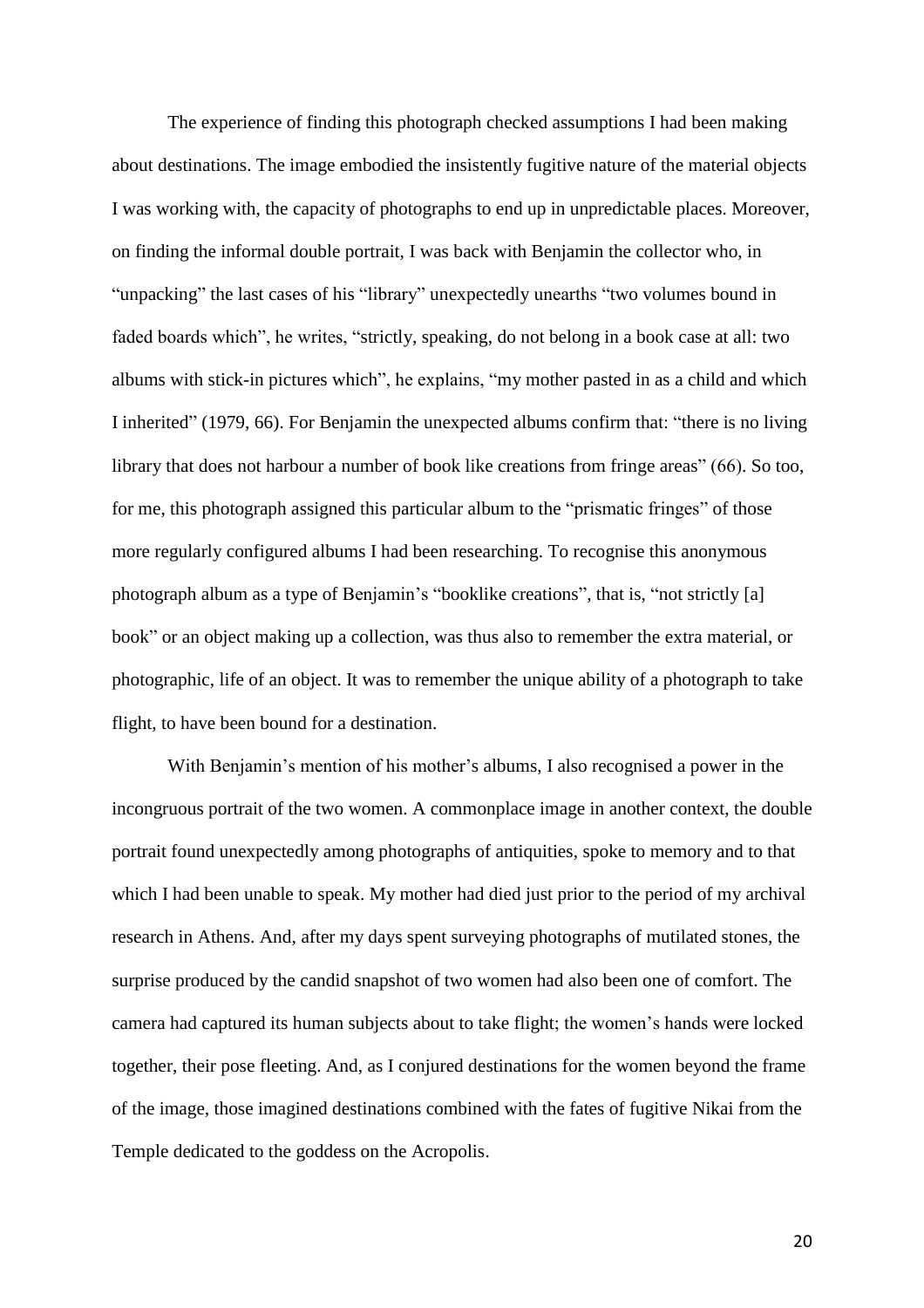Capturing sculptural fragments of winged and apterous Nikai, nineteenth-century photographs mobilized the memory in stone of their capacity for flight. In this context, the anonymous photograph of two women became a type of Nike. For, the image conjured something of the relationship to memory that nineteenth-century photographs of Greek antiquities came to occupy. As ancient stones began to acquire wings by the agency of photography their newly fugitive status had already long been enshrined in the little Temple of Athena Nike whose re-birth practically coincided with the birth of the medium.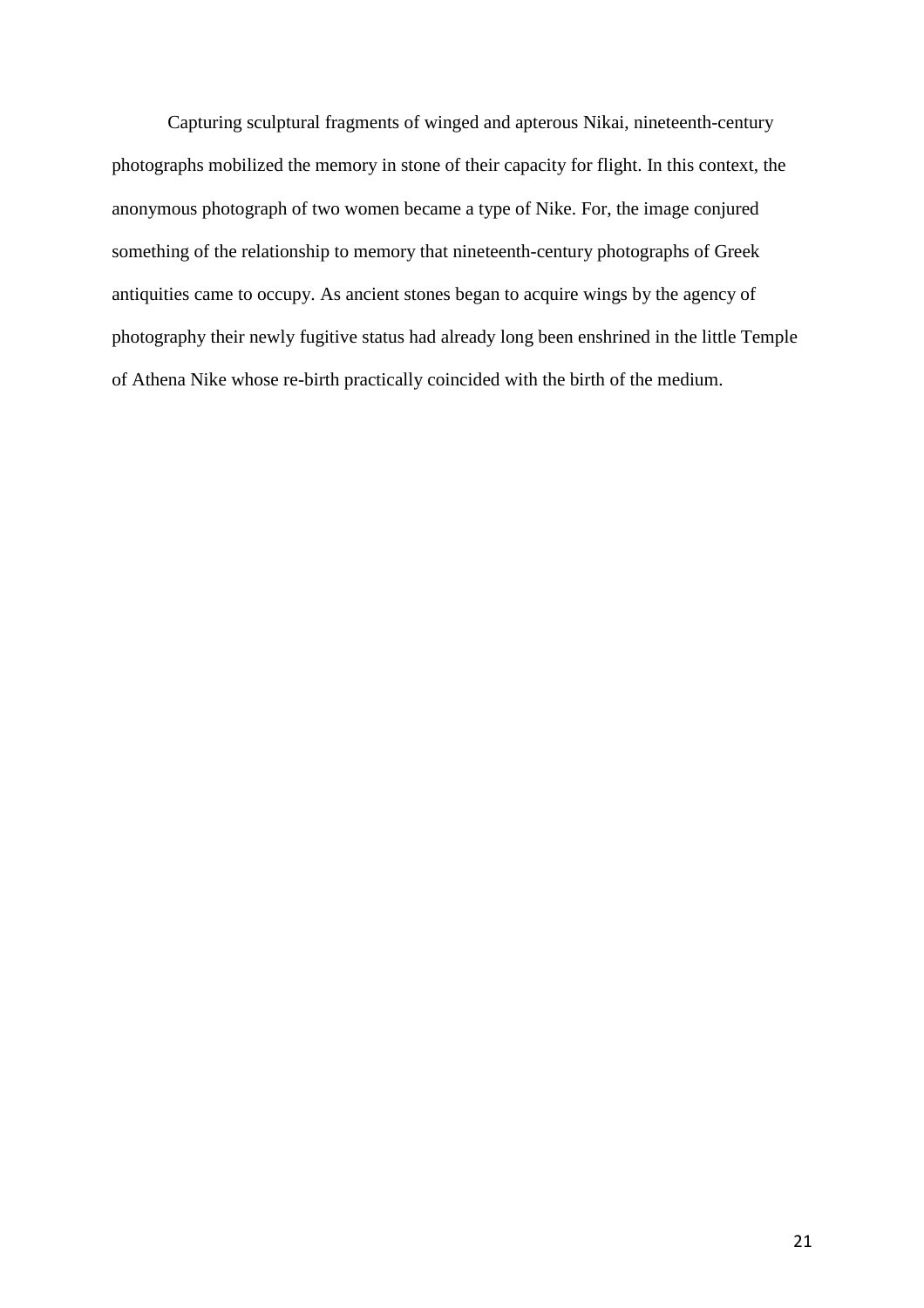<sup>1</sup>See, for example, Joseph-Philibert Girault de Prangey, *Essai Sur L'Arcitecture des Arabes et des Mores, en Espagne, en Sicile et en Barbarie* (Paris: A. Hauser, 1841). The volume containing coloured engravings of his exquisite drawings – begins with a comparison of the monuments of Egypt with those of Greece, both countries in which he would daguerreotype architectural forms.

<sup>2</sup>See: *Photographs by James Robertson : "Athens and Grecian antiquities, 1853-1854", from the photographic archive of the Benaki Museum*. Eds. Fani Constantinou, Fani-Maria Tsigakou; English translation: John Leatham. Athens: Museum, 1998. The Benaki Museum Photographic archive holds this exquisite portfolio. In photographing this fragment, Robinson has signed the edge of the stone. The inscription, oscillates between the signature of a sculptor and the graffiti of a philhellene.

<sup>3</sup> As Lindsay Stewart indicates, Girault de Prangey used "a custom made camera" with "a max plate size of 19 x 24 cm. This unusually generous format, and the smaller formats he created by subdividing his large plates is striking when compared with other French outdoor scenes produced around the same time" (72).

<sup>4</sup> The Temple of Athena Nike replaced the sixth century BCE Archaic Temple destroyed by Xerxes's Persian Army in 480-479 BCE. See Ira S. Mark, *The Sanctuary of Athena Nike in Athens: Architectural Stages and Chronology*. The American School of Classical Studies at Athens, 1993.

 $<sup>5</sup>$  In May 1835 the first tickets to the Acropolis were issued "declaring the Acropolis an</sup> architectural monument open the public". See: *Great Moments in Greek Archaeology* (Los Angeles: J. Paul Getty Museum, 2007), 40-42.

<sup>6</sup> See Sigmund Freud, "Delusion and Dream in Jensen's Gradiva" (1907), Vol. IX (1906-1908), *The Standard Edition of the Complete Works of Sigmund Freud*, ed. James Strachey, London: the Hogarth Press. For Freud on Jensen's *Gradiva* see also, Mary Bergstein, *Mirrors of Memory, Freud, Photography, and the History of Art* (Ithaca: Cornell, 2010).

<sup>7</sup> When in "Unpacking [his] Library" Benjamin rediscovers his treasured books, not lost, only forgotten, he has Marcel Proust in mind for whom reading old works was a kind of archaeology, a way of preserving the past lives of objects in a manner analogous to the chisel of a sculptor. See Benjamin 'The Image of Proust' (1929) in *Illuminations* ed. Hannah Arendt. Trans. Harry Zohn. Glasgow: William Collins, 1979, 203-217.

<sup>8</sup> On the development of Margaritis's early photographic career see: Hans Christian Adam and Alkis X. Xanthakis, "Margaritis and the Mysterious Perraud, Early Daguerreotypes of Classical Athens", *History of Photography*, Vol. 16, no.1. Spring 1992, 61-69.

 $9$  Petros Moraites who trained as a painter in Athens, took up photography in 1859 when he became the partner of Athanassios Kalfas. He was a prolific photographer held in high esteem by the public "who thronged to his studio to be photographed" (*Athens 1839-1900*, 314).

<sup>10</sup> On Stillman, see Andrew Szegedy-Maszak, "An American on the Acropolis, William James Stillman" in Claire Lyons et al, *Antiquity and Photography: Early Views of Ancient Mediterranean Sites* (Getty, 2005).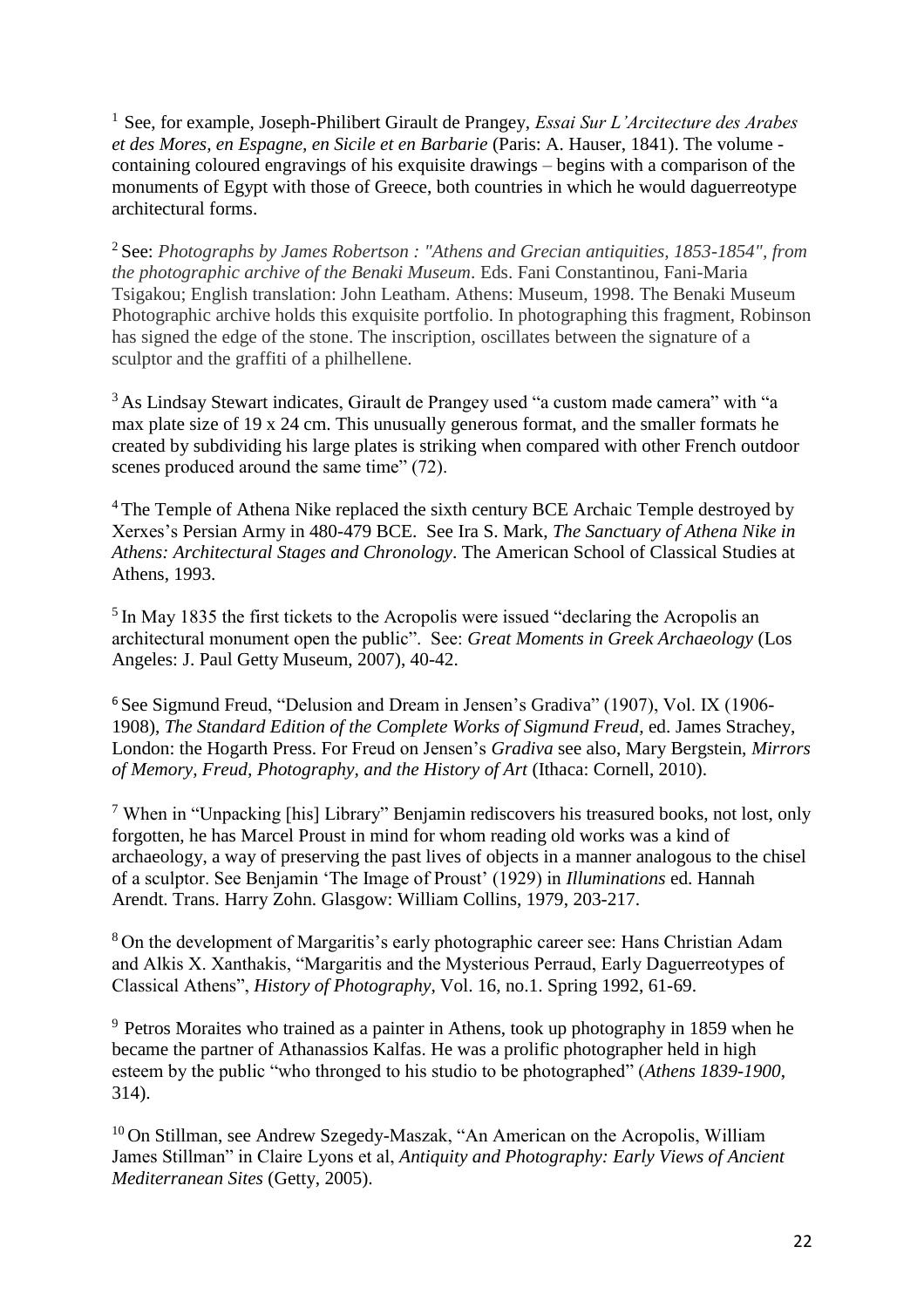$11$  Not only did Pittakis use wooden frames hung up in the Pinakotheke in the Propylaea but, as evident in other nineteenth century photographs, he stacked fragments into remarkable walls on the Acropolis and around its south circuit wall.

 $12$  Constantinou was, after Margaritis, one of the first Greek photographers to establish a professional studio and the first photographer to collaborate with the Greek Archaeological Society. This photograph is in the Benaki Museum Photographic Archive.

 $13$  Wordsworth cites Pausanias III, 15, 7 when distinguishing between the Greek and the Spartan statues of 'Victory'. However, the Spartan representation that Pausanias refers to is *not* the goddess Victory but "an old image of Enyalius in fetters" situated opposite the "temple of Hipposthenes". Enyalius, a minor god or spirit of war was an attendant of Ares. As Pausanias explains: 'the idea the Lacedaemonians express by this image is the same as the Athenians express by their Wingless Victory; the former think that Enyalius will ever run away from them being bound in the fetters, while the Athenians think that Victory, having no wings, will always remain where she is (Pausanias, III, 15, 7).

<sup>14</sup> Two sections from the south and two from the west of the frieze remain in the British Museum. The frieze, running around all sides of the Temple, comprised fourteen sections. While the east frieze represents the Olympian Gods, the other sides depict battles, including the Battle of Marathon 490 BCE. Pittakis ordered casts from the British Museum to replace the slabs taken by Lord Elgin; those casts attached to the Temple in place of the originals. See Panos Valavanes and Vasileios Petrakos, *Great Moments in Greek Archaeology* (Los Angeles: J. Paul Getty Museum, 2007) 43-44.

<sup>15</sup> for Ruskin, "a great number of the most interesting passages in Homer regard [Athena] as flying over the earth in local and transitory strength, simply and merely the goddess of fresh air" (*The Queen of the Air*, 328).

<sup>16</sup>The Leeds Photographic Society founded in 1852 by J. W. Ramsden was "the first properly organised photographic society in the United Kingdom". Early members included: "a book seller, an iron monger, two surgeons, a merchant, an optician and a Scotch whiskey merchant" (lps1852.org/history/).

<sup>17</sup>"Albums A and B" have decorative paper covers annotated in ink in Greek: *Athens Ancient Monuments 1884. Photographs taken by Nikolaos Kontogiannakis.* Photographic Archive of the National Historical Museum, Athens. ID number: AEYK 52 and 53.

<sup>18</sup> Unattributed personal "Album" containing twenty-five prints, both professional and amateur, dating from the 1860s,70s and 80s. Photographic Archive of the National Historical Museum, Athens. ID number: AEY1586.

# Works Cited

Baird, Henry Martin. 1856. *Modern Greece: A Narrative of a Residence and Travels in that Country*; *with Observations on its Antiquities, Literature, Language, Politics & Religion. Illustrated by about 60 engravings.* New York: Harper and Brothers.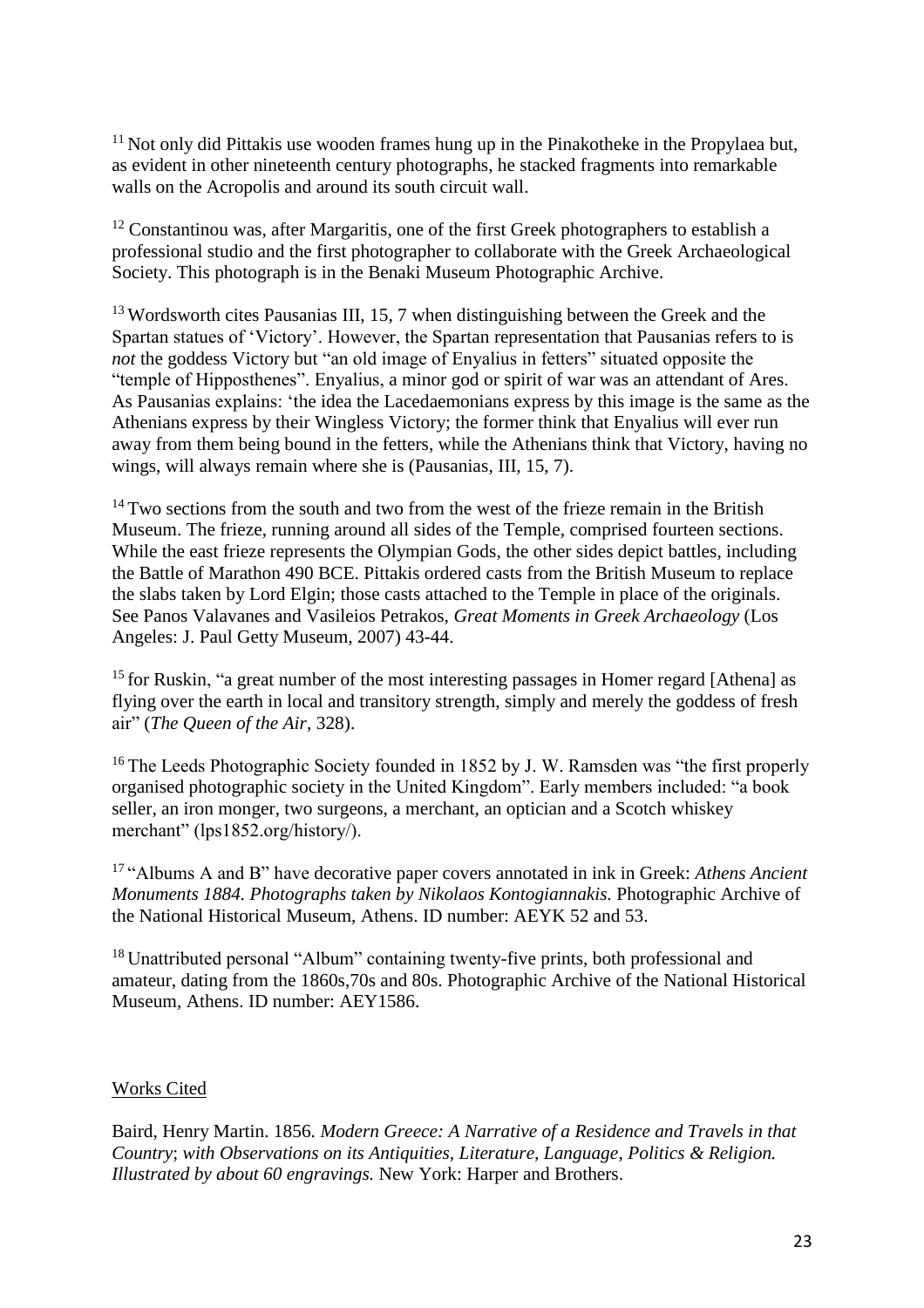Benjamin, Walter. 1979. "Unpacking My Library" 1931, *Illuminations* ed. Hannah Arendt. Trans. Harry Zohn. Glasgow: William Collins.

Bohrer, Frederick. 2011. *Photography and Archaeology*. London: Reaktion Books.

Carabott, Philip., Hamilaku, Yannis and Papargyriouu, Eleni. 2015. *Camera Graeca: Photographs, Narratives, Materialities*. Farnham, Surrey: Ashgate.

Constantinou, Fani and Tsirgialou, Aliki. 2004. *Athens 1839-1900, a Photographic Record*. Athens: Benaki Museum.

Constantinou, Fani and Tsigakou, Fani-Maria. 1998. *Photographs by James Robertson: "Athens and Grecian antiquities, 1853-1854", from the photographic archive of the Benaki Museum***.** Athens: Benaki Museum.

De Vere, Aubrey Thomas. 1850. *Picturesque Sketches in Greece and Turkey.* 2 Vols. London: Richard Bentley.

Edwards, Gary. 1990. "Photographs of Greece in the Musée D'Orsay's album of the Duc de Chartres", *History of Photography*, 14:2, 165-179.

Elftheratou, Stamatia. 2017. *Acropolis Museum Guide*. Athens: Acropolis Museum Editions.

Hesiod. *Theogony* 700 BCE. 1914. Trans. Hugh G. Evelyn-White. Cambridge MA: Harvard University Press.

Lerebours, Noel-Marie-Paymal. 1840-1842. *Excursions Daguerriennes. Vues et Monuments les Plus Remarquables du Globe*. Paris.

Lyons, Claire L., Papadopoulos. John K., Stewart, Lindsey S., and Szegedy-Maszak, Andrew. 2005. *Antiquity and Photography: Early Views of Ancient Mediterranean Sites*. Los Angeles: J. Paul Getty Museum.

Mauron, Christophe. 2008. *Miroirs d'argent : daguerréotypes de Gerard de Prangey.* Bulle, Suisse: Musée Gruérien ; Genève: Slatkine.

Martin-Leake, William. 1814. *Researches in Greece.* London: John Booth.

Pausanias. *Description of Greece*. Trans. W. H. S. Jones and H.A. Ormerod, 4 Volumes. Cambridge, MA, Harvard University Press; London, William Heinemann Ltd. 1918.

Ruskin, John. 1869. *The Queen of the Air: being a Study of the Greek Myth of Cloud and Storm.* XIX, *The Complete Works of John Ruskin* (Library Edition) ed. E. T. Cook and Alexander Wedderburn. London: George Allen, 1903-1912.

St. Clair, William. 1998. *Lord Elgin and the Marbles, the Controversial History of the Parthenon Sculptures*. Oxford: Oxford University Press.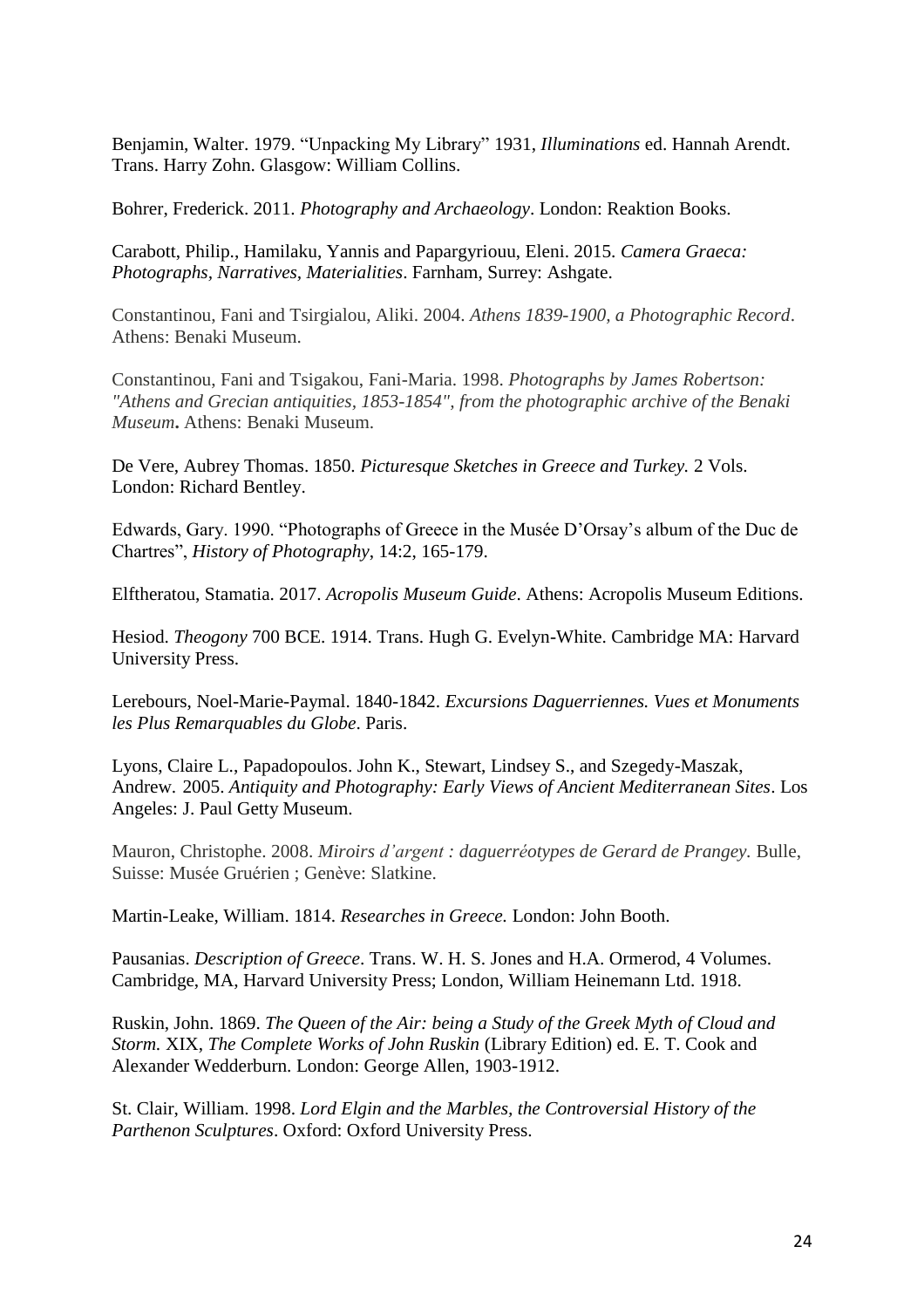Steiner, Deborah Tarn. 2003. *Images in Mind: Statues in Classical Greek Literature and Thought.* Princeton: Princeton University Press.

Stewart, Lindsay. 2005. "In Perfect Order: Antiquity in the Daguerreotypes of Joseph-Philibert Girault De Prangey", 66-91, in *Antiquity and Photography*.

Szegedy-Maszak, Andrew. 2005. "Well-recorded Worth, Photographs of the Parthenon" in J. Neils, ed. *The Parthenon from Antiquity to the Present*. New York: Cambridge University Press.

Tsigakou, F.M. 1991. *Athens Through the Eyes of Artists-Travellers 16th -19th Centuries*.

Tsirgialou, Aliki. 2015. "Photographing Greece in the Nineteenth Century: An Overview" in *Camera Graeca: Photographs, Narratives, Materialities*.

Wheelhouse, Claudius Galen. 2006. *Narrative of a Yacht Voyage in the Mediterranean 1849- 1850.* London: Folios.

Wheelhouse, Claudius Galen. 2006. *Photographic Sketches from the Shores of the Mediterranean 1849-1850.* London: Folios.

Wheler, George. 1682. *A Journey into Greece, in company of Dr. Spon of Lyon*, in six books. London: Printed for William Cademan, Robert Kettlewell and Awnsham Churchill.

Wordsworth, Christopher. 1836. *Athens and Attica: Journal of Residence There*. London: John Murray, second edn.

# Acknowledgements

I am most grateful to the Leverhulme Trust for the award of a Fellowship. I would like to thank Aliki Tsirgialou and her colleagues at The Benaki Museum Photographic Archives, Athens and to Niki Markasioti and Betty Chorianopoulou in the Photographic Archive of the National Historical Museum, Athens for assisting my research. My thanks also to Luisa Cale and Vicky Mills for inviting me to speak on this topic at the Classical Material Culture Symposium, Birkbeck College, University of London and to Jenny Green-Lewis and Dick Stein for including my essay in this special issue on photography.